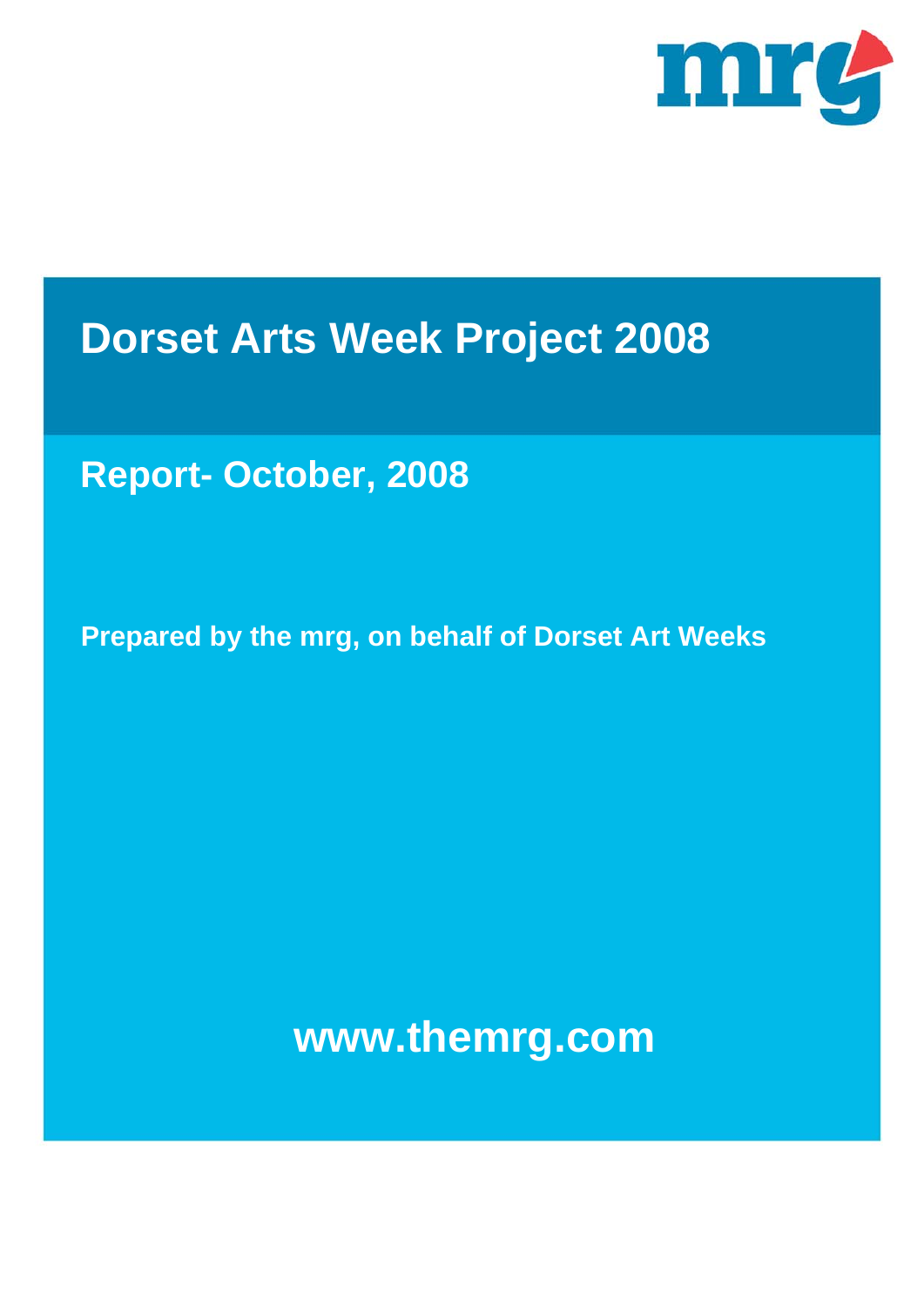# 1. Contents

| 1.             |        |                                                                   |  |
|----------------|--------|-------------------------------------------------------------------|--|
| 1 <sub>1</sub> |        |                                                                   |  |
| 2.             |        |                                                                   |  |
| 3.             |        |                                                                   |  |
| 4.             |        |                                                                   |  |
| 5.             |        |                                                                   |  |
| 6.             |        |                                                                   |  |
|                |        |                                                                   |  |
|                | 6.2.   |                                                                   |  |
|                | 6.2.1. |                                                                   |  |
|                | 6.2.2. |                                                                   |  |
|                | 6.2.3. |                                                                   |  |
|                | 6.2.4. | The role that Dorset Arts Week played in visiting the area10      |  |
|                |        | 6.3. Evaluation of DAW communication strategy 11                  |  |
|                | 6.3.1. |                                                                   |  |
|                | 6.3.2. |                                                                   |  |
|                |        |                                                                   |  |
|                | 6.4.1. |                                                                   |  |
|                | 6.4.2. |                                                                   |  |
|                | 6.4.3. | In light of the DAW do any of these statements apply to you? . 16 |  |
|                |        |                                                                   |  |
|                | 6.5.1. |                                                                   |  |
|                | 6.5.2. |                                                                   |  |
|                | 6.5.3. |                                                                   |  |
|                |        |                                                                   |  |
|                | 6.6.1. |                                                                   |  |
|                | 6.6.2. |                                                                   |  |
|                | 6.6.3. |                                                                   |  |
|                | 6.6.4. |                                                                   |  |
|                | 6.6.5. |                                                                   |  |
|                | 6.6.6. |                                                                   |  |
|                | 6.6.7. |                                                                   |  |
|                | 6.7.   |                                                                   |  |
|                | 6.7.1. |                                                                   |  |
|                | 6.7.2. |                                                                   |  |
|                | 6.8.   |                                                                   |  |
|                | 6.9.   |                                                                   |  |
|                |        |                                                                   |  |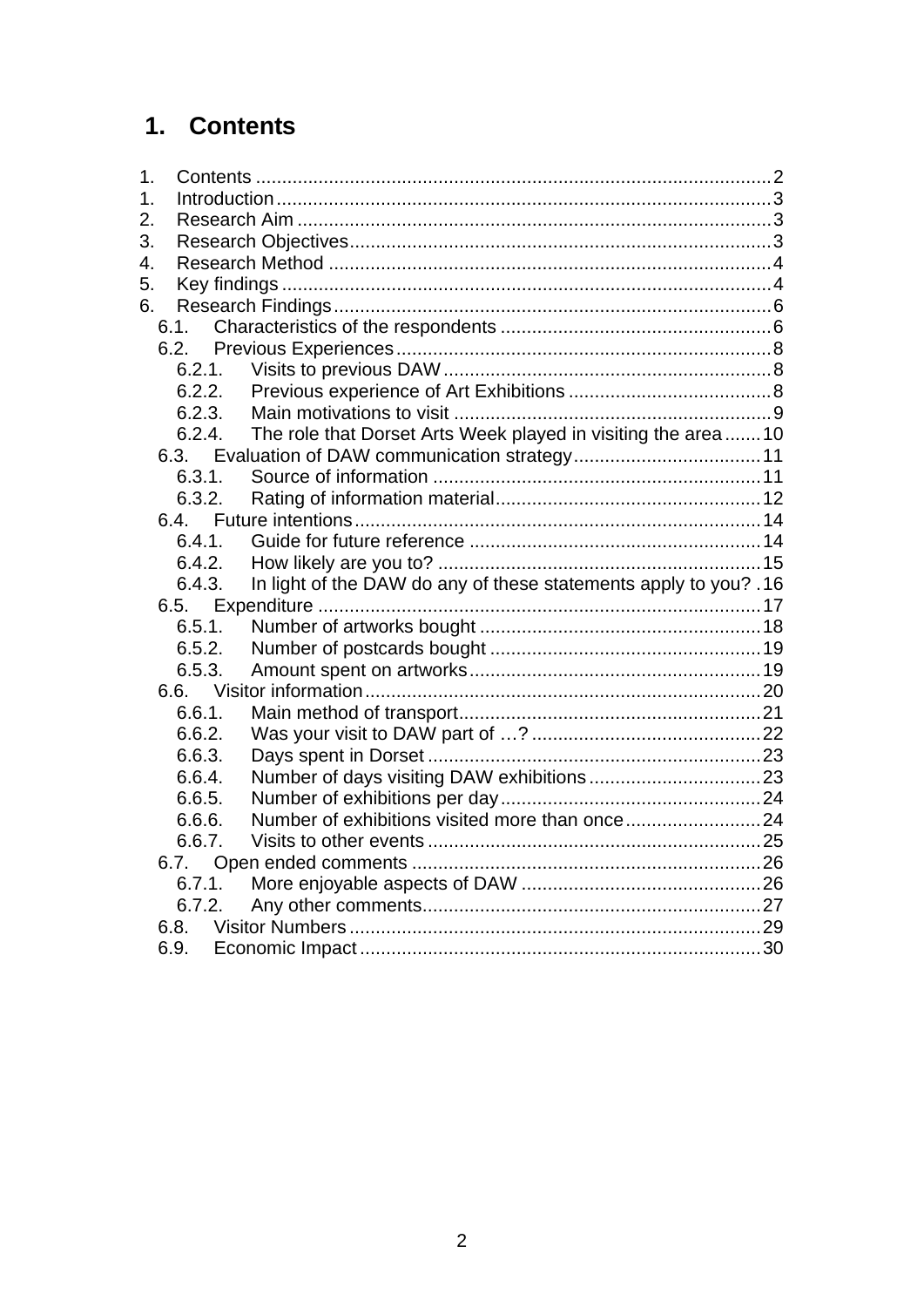# **1. Introduction**

Dorset Art Weeks is the biggest rural open exhibition event in the UK, and aims to promote the work of all artists and makers living and/or working in the county of Dorset.

Since its inauguration in 1992, the festival has grown from 45 venues with 174 exhibiting artists, to 330 venues with over 800 named artists. Previous analysis has suggested that Dorset Art Weeks is a successful and sustainable event, with an extremely strong visitor core, of whom around a third come from outside of the County, and almost all have a high propensity for return visits. The initial study was undertaken in 2004; this study builds on that.

On the recommendation of the Dorset Arts Advisory Group, Dorset's Local and County Authorities have recognised the need for a comprehensive study to assess the impact of the annual Dorset Art Weeks on the County's economy. This is an area that has received little previous evaluation, despite its obvious potential for attracting extra revenue to the County.

# **2. Research Aim**

The broad aim of the research was to evaluate the visitor experience of Dorset Art Weeks and in so doing consider which parts of the event were truly successful and which could be improved in future years and provide a comprehensive measure of the economic impact of the Dorset Art Weeks in order to build on the monitoring exercises previously conducted.

# **3. Research Objectives**

- To evaluate the visitor experience and allow it to be improved for future events.
- To provide an indication of the Art Weeks' importance to the economy of the County and Districts of Dorset.
- To assess the impact of the festival on local businesses and tourism providers.
- To suggest the generation of visitor expenditure, resulting from Local and County Authority contributions to the Arts.
- To gauge an accurate profile of visitors to the Dorset Art Weeks festival, and the effectiveness of current promotional activity.
- To measure the number of potential repeat visits to the County as a result of the Dorset Art Weeks.
- To enable comparative performance benchmarking for any subsequent projects, in order to identify trends throughout the future development of the festival.
- To build on previous studies conducted.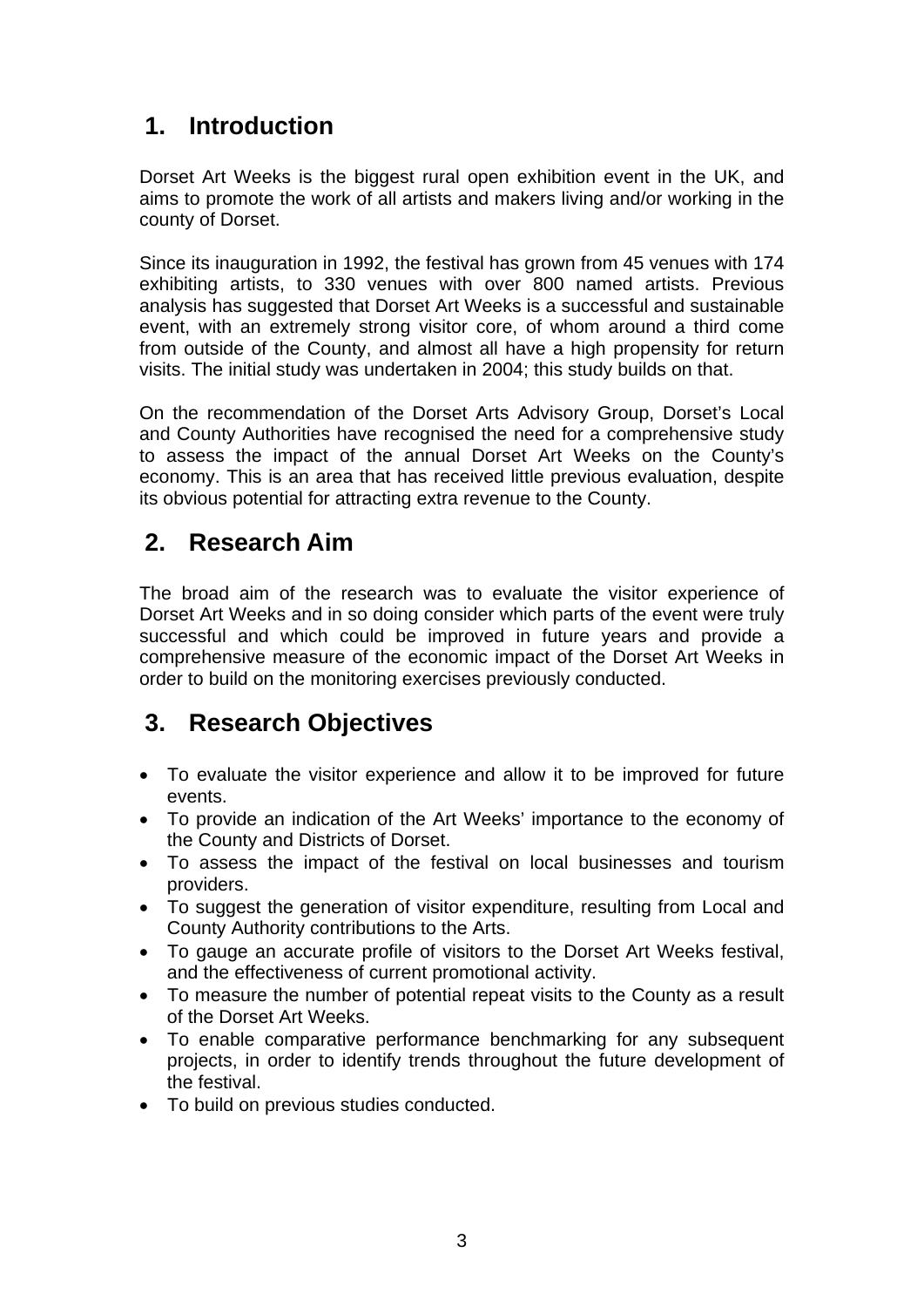# **4. Research Method**

A 2 page questionnaire was designed by **mrg** for the DAW survey. 3000 copies of the questionnaire were printed and then distributed to studios and circulated to visitors. Respondents take the questionnaire with them, fill it in at their leisure and then post it to **mrg** in the freepost envelope provided.

Further to this 120 face-to-face interviews were also carried out. These acted as control group against which the main body of the data was tested.

414 self completed questionnaires were returned, a response rate of 14%

# **5. Key findings**

#### **Key findings**

- The vast majority of respondents were white (96%). They did not suffer from a disability (90%), they were mainly from Dorset County (73%) and they were aged 45-65+ years old. The majority of respondents were day visitors (81%) and used their own motorised transport to visit the exhibitions (80%).
- A large proportion have had some kind of involvement in art by visiting art galleries regularly (82%) or by having attended three or more creative, theatrical, artistic or musical events in the last 12 months (81%).
- Nearly three quarters of respondents had visited DAW in 2006 (73%).
- For the majority of respondents the main motivation to visit was to view the art on exhibition (89%).
- For over a third of respondents (35%) the sole reason for the trip was to visit DAW. This figure is lower than 2006 (55%).
- Three quarters of respondents thought that the brochure design was excellent or good (76% in 2008/ 95% in 2006) and that the brochure ease of use was excellent or good (75% in 2008/ 89% in 2006). Over three quarters thought that the brochure information was excellent or good (82% in 2008/92% in 2006). Over half of respondents thought that the ease of obtaining a brochure was excellent or good (54% in 2008/ 81% in 2006). Around two thirds thought that the road signs were excellent or good (68% in 2006/ 80% in 2006). Two thirds of the respondents did not use the website (63% in 2008/ 68% in 2006).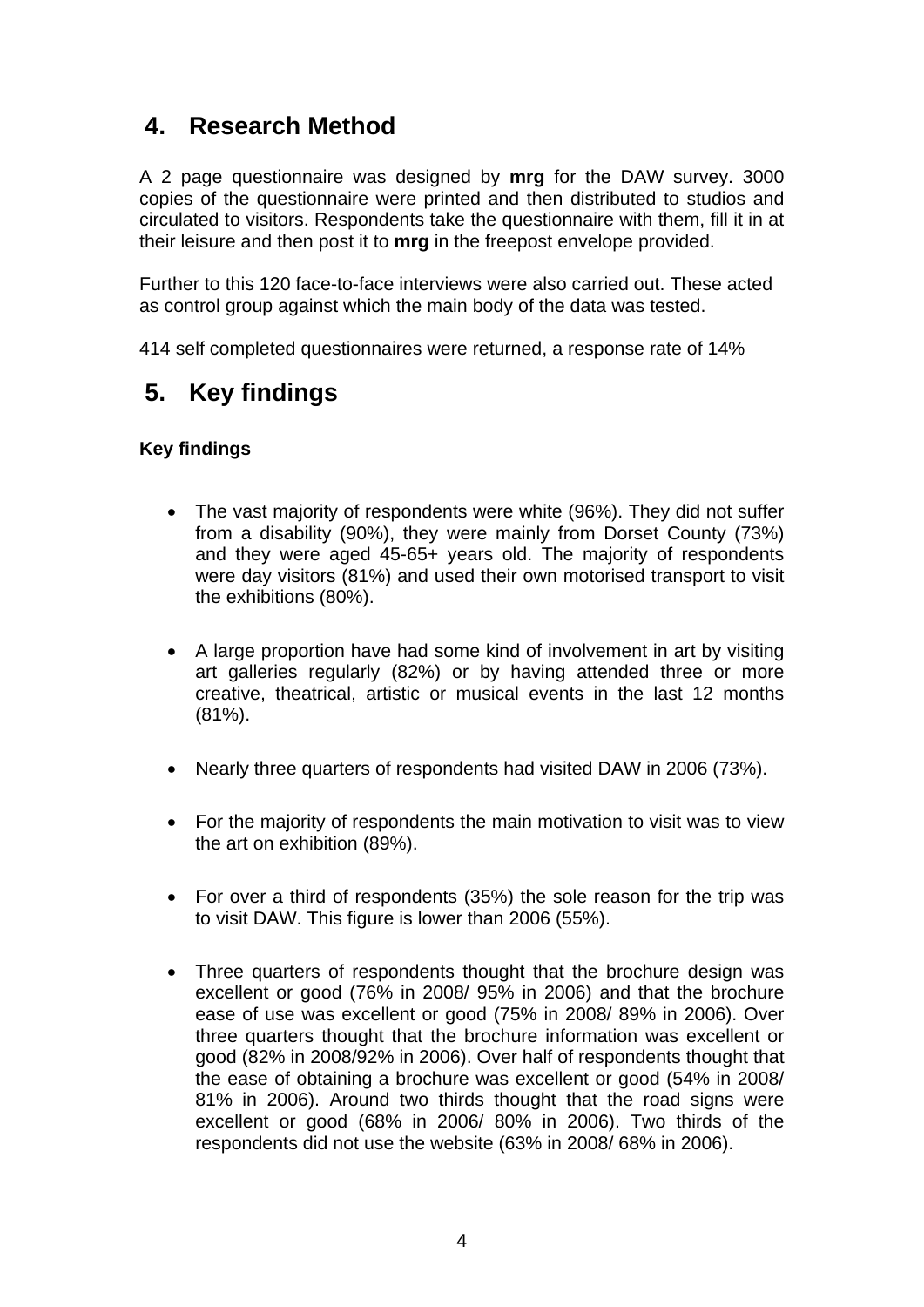- Almost all respondents (93%) were likely or very likely to visit DAW 2010 and to recommend DAW to others (95%). Three quarters of respondents (75%) replied that they were very likely or likely to visit DAW annually, if it occurred annually.
- A large proportion (81%) would be interested in visiting studios outside of DAW.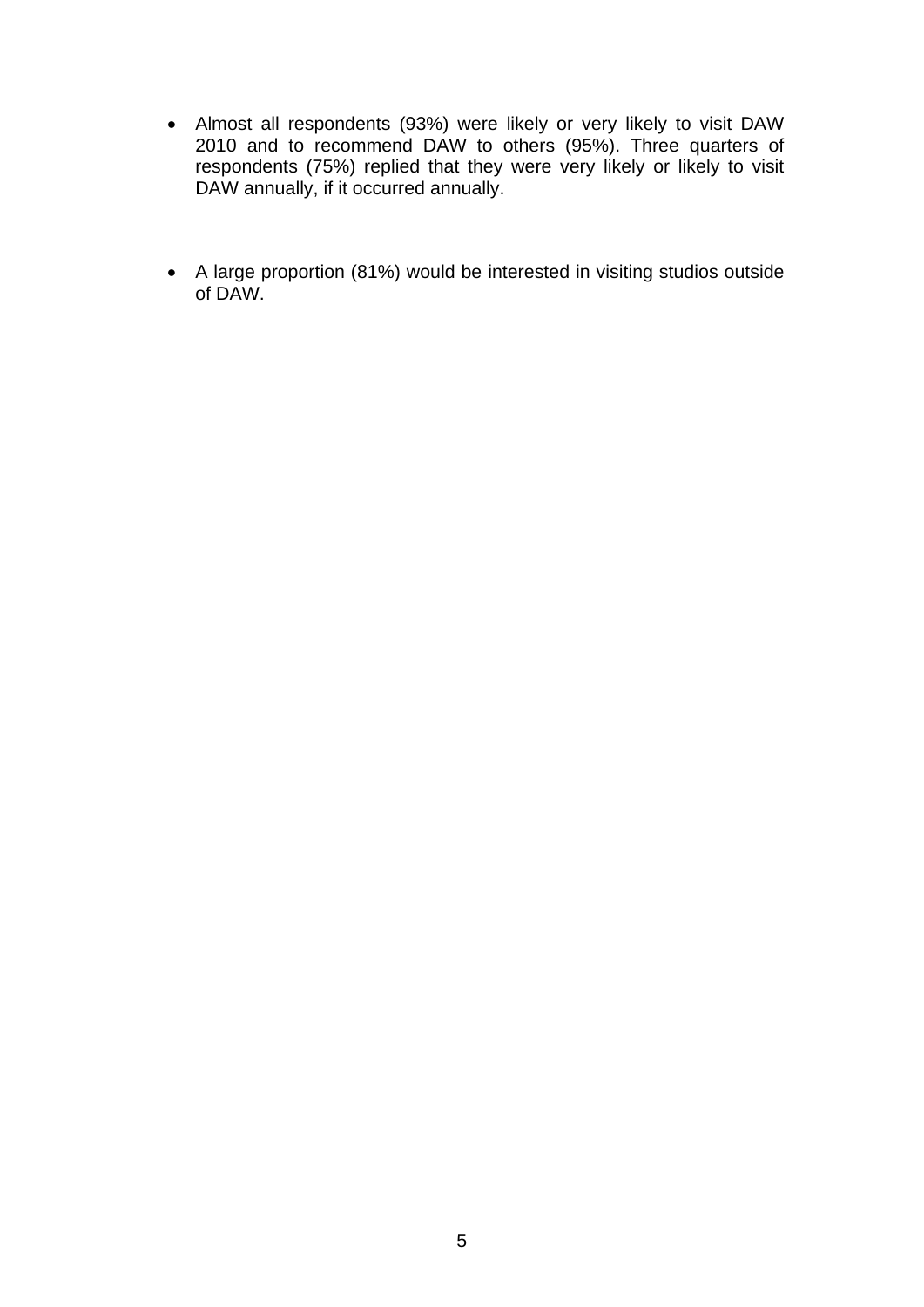# **6. Research Findings**

# **6.1. Characteristics of the respondents**

The vast majority of respondents were white (96%). They did not suffer from a disability (90%) and they were mainly from Dorset (73%) the South West (12%) or South East (5%). These results are similar to the results of 2006.



The majority of respondents were aged between 45-65+ years old. This result is similar to 2006 although more male respondents 65+ years old visited in 2008 (27%) compared to 2006 (11%).

Just 17% of respondents were aged 5-44 years old. Should the DAW wish to generate more visits from younger respondents it should communicate the event accordingly to this target market. Furthermore it is also recommended that some further questions should be added to the questionnaire of DAW 2010 in order to analyze the motives and expectations of the younger visitors (why do they visit, what do they expect, what do they like, what would make them visit more?).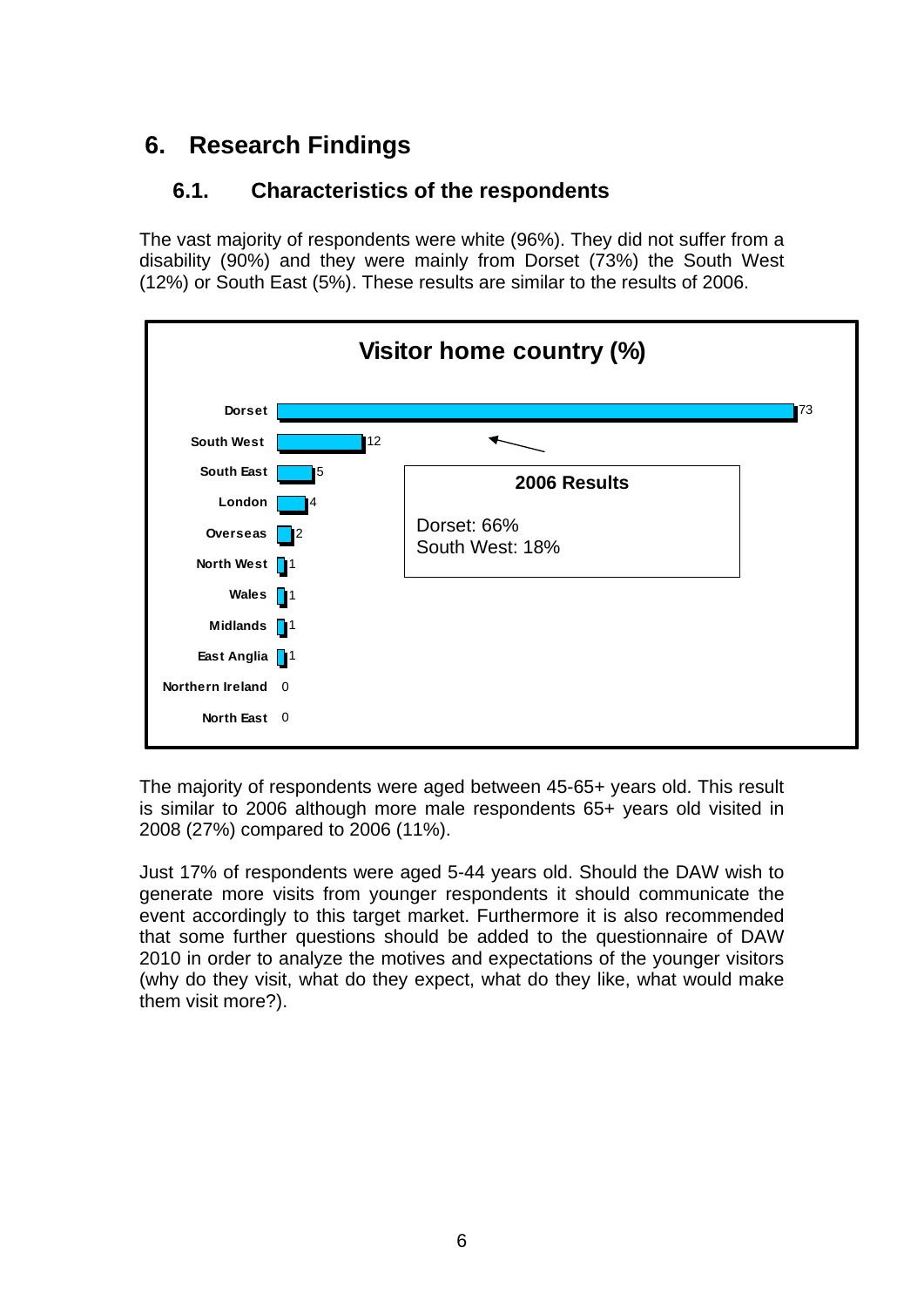

#### **Profile of the average DAW visitors**

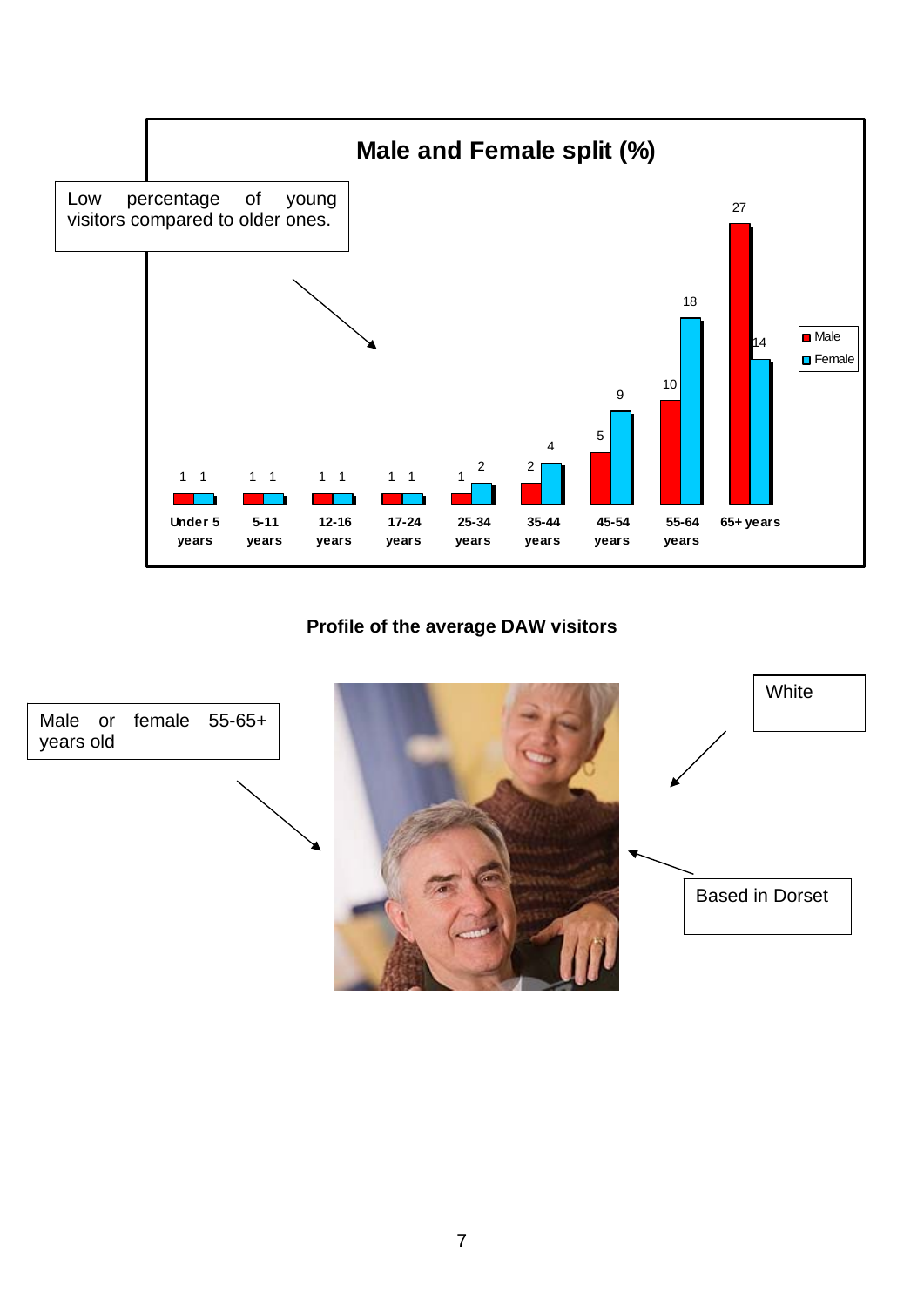# **6.2. Previous Experiences**

## **6.2.1. Visits to previous DAW**

Nearly three quarters of respondents had visited DAW in 2006 (73%) and over half had visited DAW in 2005 (58%). Therefore most DAW 2008 visits were repeat visits.

More Dorset based respondents have visited previous DAW (61% on average) compared to non Dorset residents (42% on average). Consequently a larger percentage of non Dorset visitors replied that it was their first visit to DAW (40%) compared to Dorset visitors (18%).



#### **6.2.2. Previous experience of Art Exhibitions**

The majority of respondents have had some kind of involvement in art by visiting art galleries regularly (82%).

Under half have visited Art Weeks in other areas (47%). Not surprisingly a larger percentage of non Dorset residents have visited Art Weeks in other areas (58%) compared to Dorset residents (41%).

Few answered that it was their first visit to an art exhibition (8%).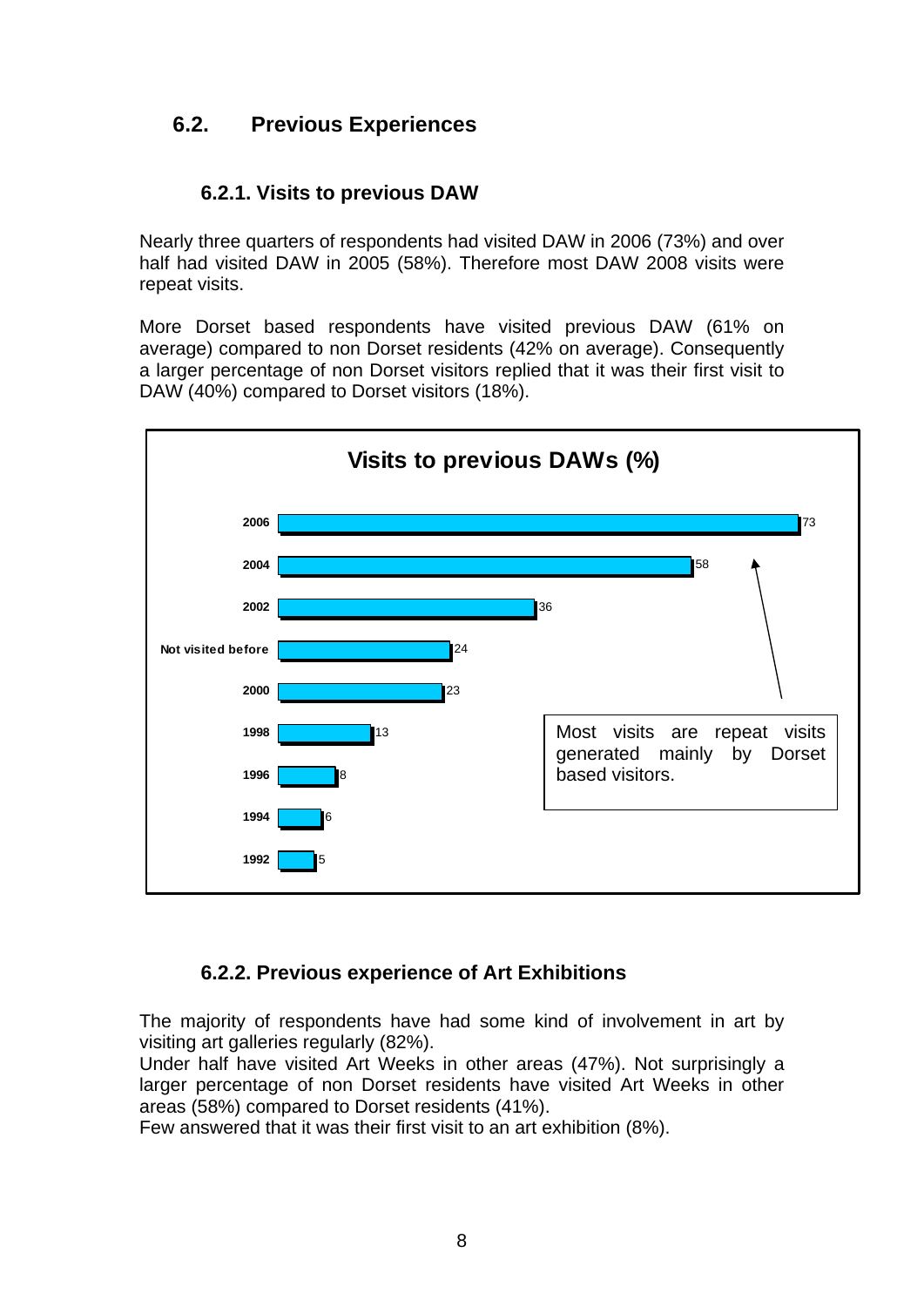### **6.2.3. Main motivations to visit**

For the majority of respondents the main motivation to visit was to view the art on exhibition (89%). For over half of respondents their main motivation was to meet the artists (59%) and for a little under a half it was to have a nice day out (46%), to buy artwork (43%) or because of interest as an amateur artist (40%).



For respondents that regularly visit galleries and have visited Art Weeks in other areas the main motivation to visit was to view the art on exhibition. For respondents that visited for the first time that was also the main motivation, although the percentage is lower compared to the two other groups. First time visitors were more likely to be on a weekend break or a school trip compared to people that regularly visit galleries or have visited Art Weeks in other areas. However, because of the small sample of this group these results should be interpreted with caution.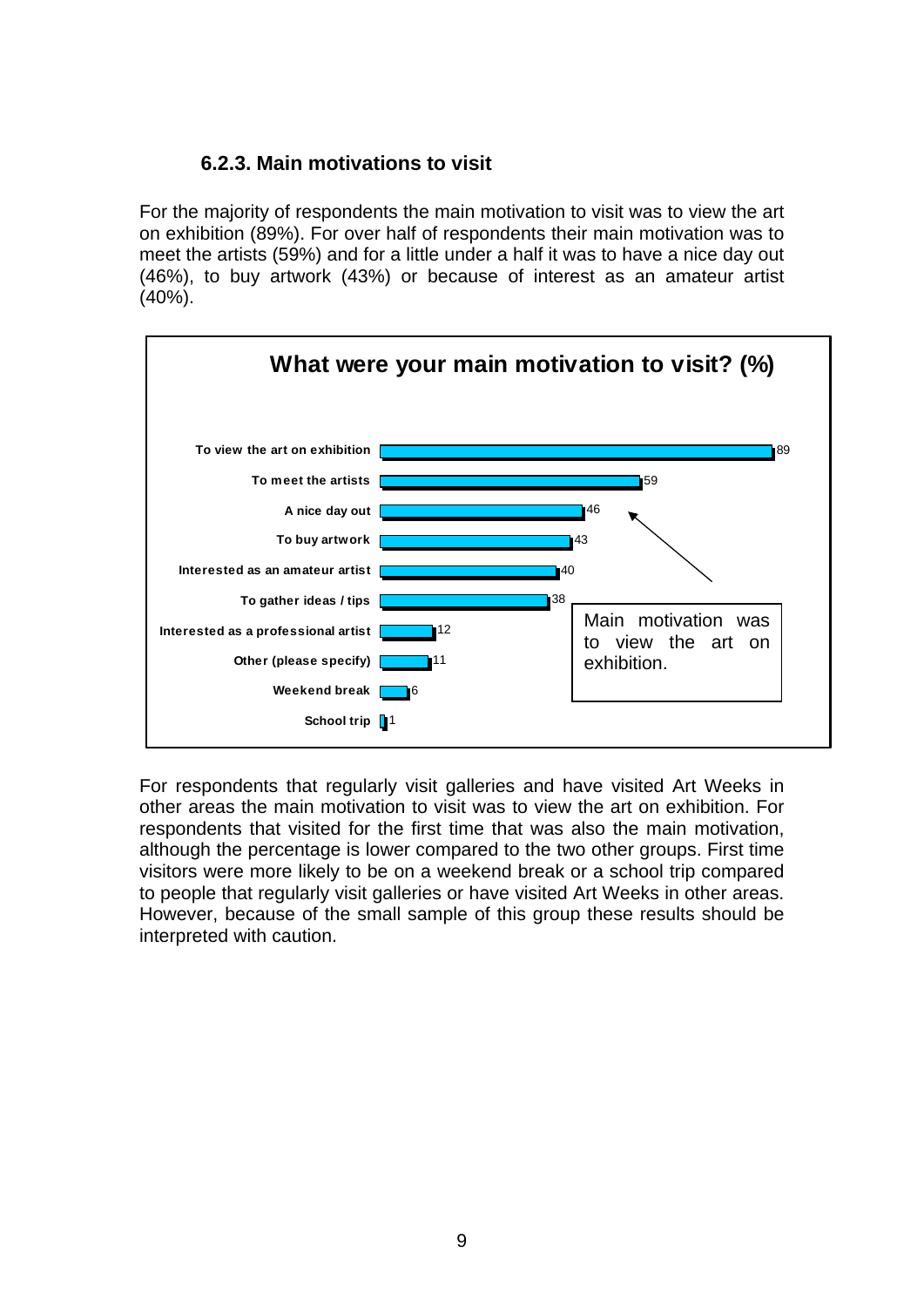|                                        | <b>First</b><br>visit% | <b>Regularly</b><br>visit<br>galleries% | <b>Have visited art</b><br>weeks in other<br>areas% |
|----------------------------------------|------------------------|-----------------------------------------|-----------------------------------------------------|
| To view the art on exhibition          | 69                     | 92                                      | 93                                                  |
| <b>Meet the artists</b>                | 39                     | 61                                      | 72                                                  |
| <b>Gather ideas/ tips</b>              | 28                     | 40                                      | 44                                                  |
| <b>Buy artwork</b>                     | 25                     | 45                                      | 48                                                  |
| Interested as an amateur<br>artist     | 19                     | 43                                      | 46                                                  |
| Interested as a professional<br>artist | 14                     | 14                                      | 15                                                  |
| <b>School trip</b>                     | 8                      | 1                                       |                                                     |
| A nice day out                         | 31                     | 47                                      | 49                                                  |
| <b>Weekend break</b>                   | 14                     | 6                                       | 6                                                   |

#### **6.2.4. The role that Dorset Arts Week played in visiting the area**

For over a third of respondents (35%) the sole reason for visiting Dorset was to visit DAW. This figure is lower than 2006 (55%). Around a quarter answered that DAW was the main reason for visiting the area (28%).



Generally 73% of respondents answered that DAW played some role in their visit in the area whereas for 26% the DAW played no role in their visit. No major differences between Dorset and non Dorset residents were observed in relation to this question.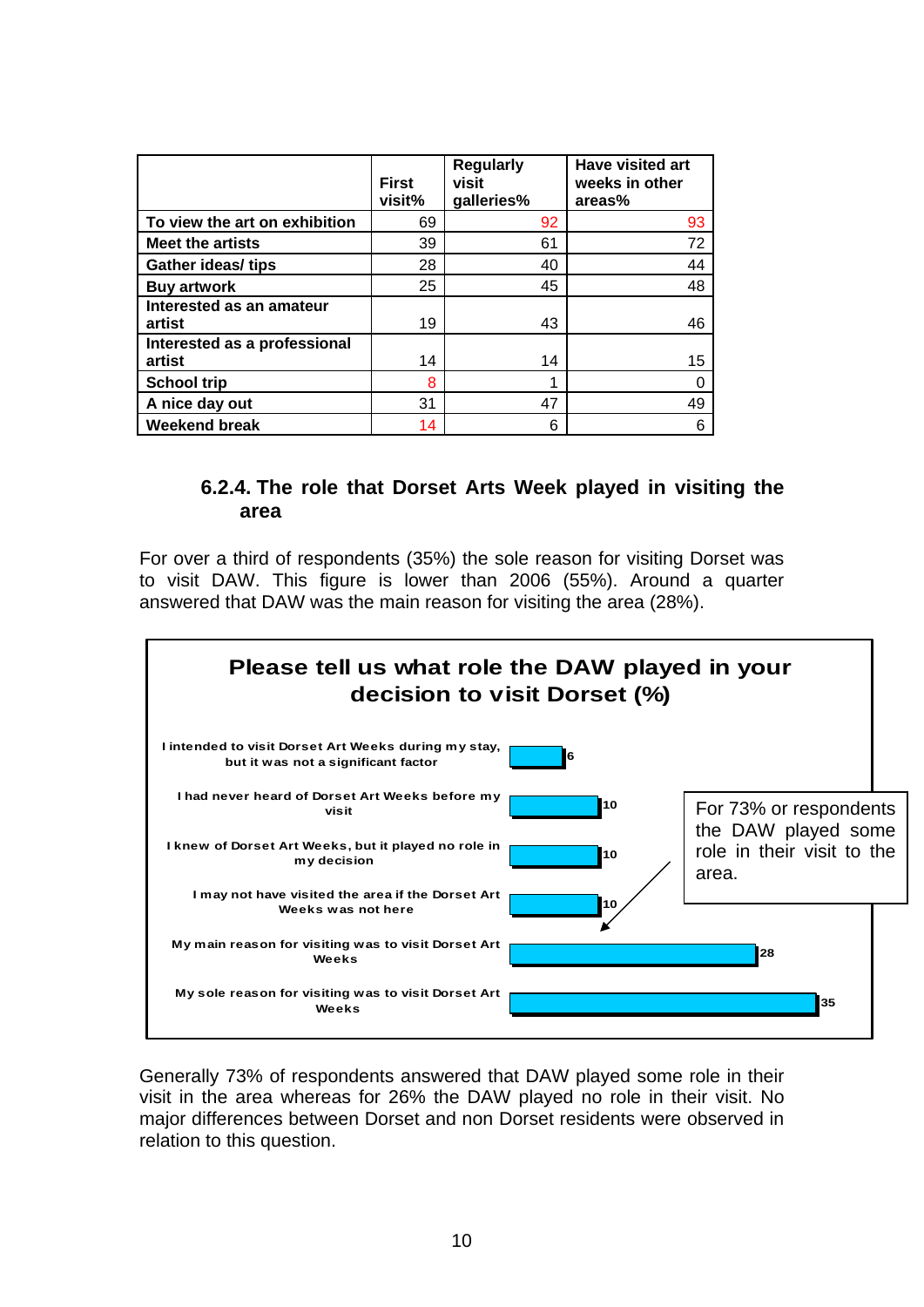# **6.3. Evaluation of DAW communication strategy**

### **6.3.1. Source of information**

Under half of respondents know about the DAW because of their previous visits (45%). This is the most popular source of information and is in line with the results showing that most visits are repeat visits.

The brochure and friends and family were cited by a third of respondents (31%) as a source of information. Around a quarter found out about the DAW



Results are similar to 2006. The only differences worth noting are that the percentage of people using previous visits as a source of information was lower in 2006 (36%). Also more people picked up a brochure in 2008 (31%) compared to 2006 (15%). Lastly, reply leaflets from DAW promotional material and posted brochures ranked higher as sources of information in 2006 (15% and 22% respectively) compared to 2008 (2% and 3% respectively).

|                        | 2006% | 2008% |
|------------------------|-------|-------|
| <b>Previous visit</b>  | 36    | 45    |
| Picked up a brochure   | 15    |       |
| <b>Reply leaflet</b>   | 15    |       |
| <b>Posted Brochure</b> | 22    |       |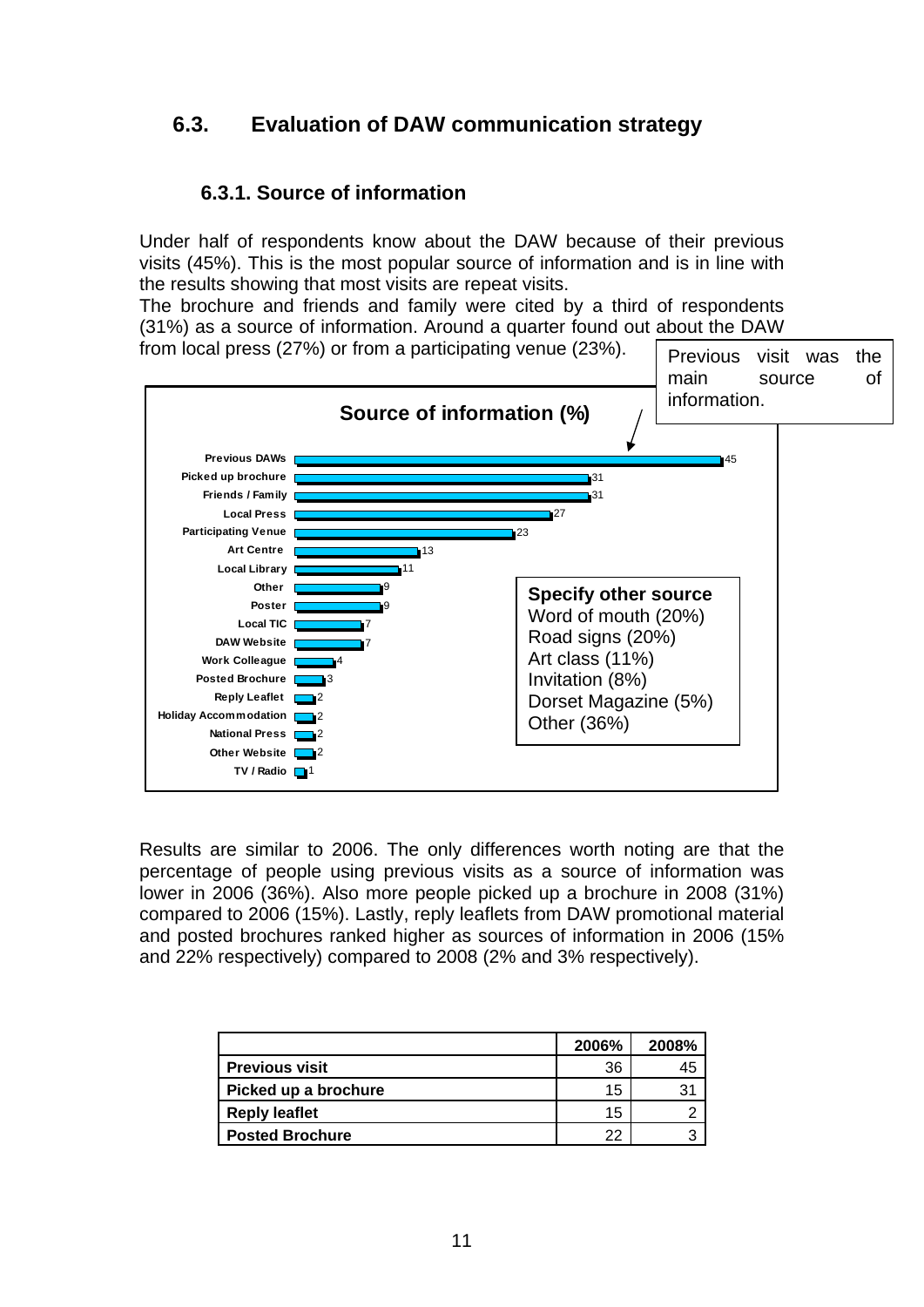## **6.3.2. Rating of information material**

**Brochure design:** Three quarters of respondents (76%) thought that the brochure design was excellent or good (95% in 2006). Around a tenth thought it was OK (12%) or poor/ very poor (9%).

**Brochure ease of use:** Three quarters of respondents (75%) thought that the brochure ease of use was excellent or good (89% in 2006). Around a tenth thought it was OK (12%) or poor/ very poor (8%).

**Brochure information:** Over three quarters of respondents (82%) thought that the brochure information was excellent or good (92% in 2006). A tenth thought it was OK (10%) and few that it was poor/ very poor (6%).

**Ease to obtain a brochure:** Over half of respondents (54%) thought that the ease to obtain a brochure was excellent or good (81% in 2006). A fifth thought it was OK (20%) and around a tenth thought that it was poor/ very poor (13%).

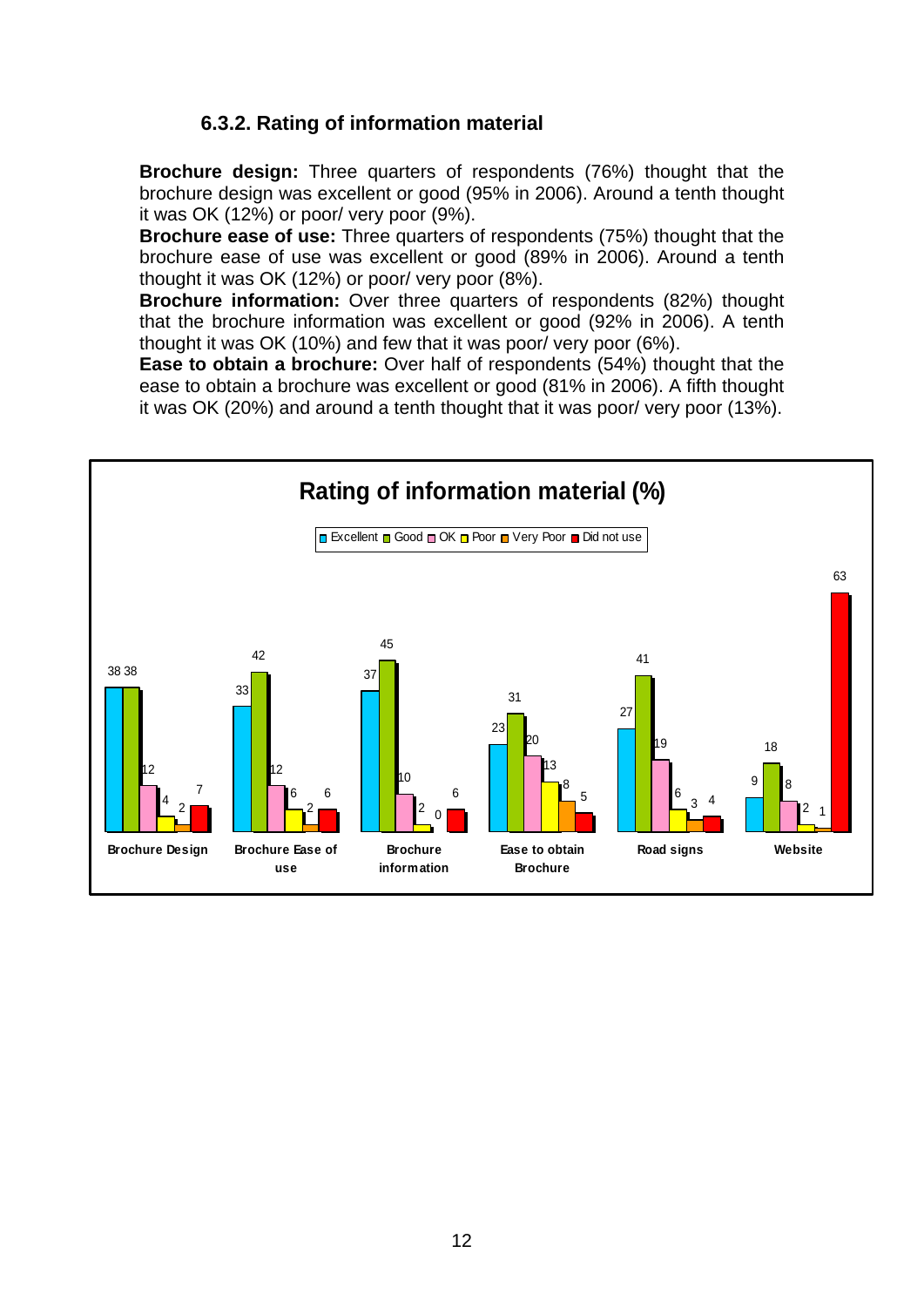**Note:** When asked where they acquired the brochure (open ended Q1) respondents gave the following answers:

| Location                       | %  | With Dorset Magazine    | 5  |
|--------------------------------|----|-------------------------|----|
| <b>TIC</b>                     | 19 | Museum or Castle        |    |
| Library                        | 19 | By post                 |    |
| Artist or venue                | 14 | Newton Minster Exchange |    |
| Gallery                        | 8  | <b>Walford Mill</b>     |    |
| Shop (book, farm, café, local) | 6  | Accommodation           |    |
| Art club or centre             | 6  | Church                  |    |
| From a friend                  |    | .)ther                  | 13 |

When respondents answered this question 5 noted a difficulty obtaining a brochure. This indeed has been noted in other open ended questions, together with the fact that they preferred the old size of the brochure because it was easier to carry around.

**Road signs:** Around two thirds of respondents (68%) thought that the road signs were excellent or good (80% in 2006).

**Website:** Two thirds of the respondents (63%) did not use the website (68% in 2006). From those that did around a quarter (27%) answered that it was excellent or good and under a tenth answered that it was ok (8%). Very few thought that it was poor or very poor (3%).

#### **Open ended comments regarding the website:**

| Open ended comments regarding the website                                                | %  |
|------------------------------------------------------------------------------------------|----|
| Preferred the old smaller brochure, this year far too big                                | 27 |
| Maps should be easier to read and with numbers that are clickable on the website         | 18 |
| More signs on the roads                                                                  | 11 |
| Did not like the brochure cover                                                          | 5  |
| The font in the brochure is too small and hard to read with the other colours            |    |
| More brochures to be available in some way (e.g. include a PDF format in the<br>website) |    |
| Opening hours should be more visible                                                     | າ  |
| Search option not good                                                                   |    |
| Should be able to download brochure on PDF                                               |    |
| Other                                                                                    | 2. |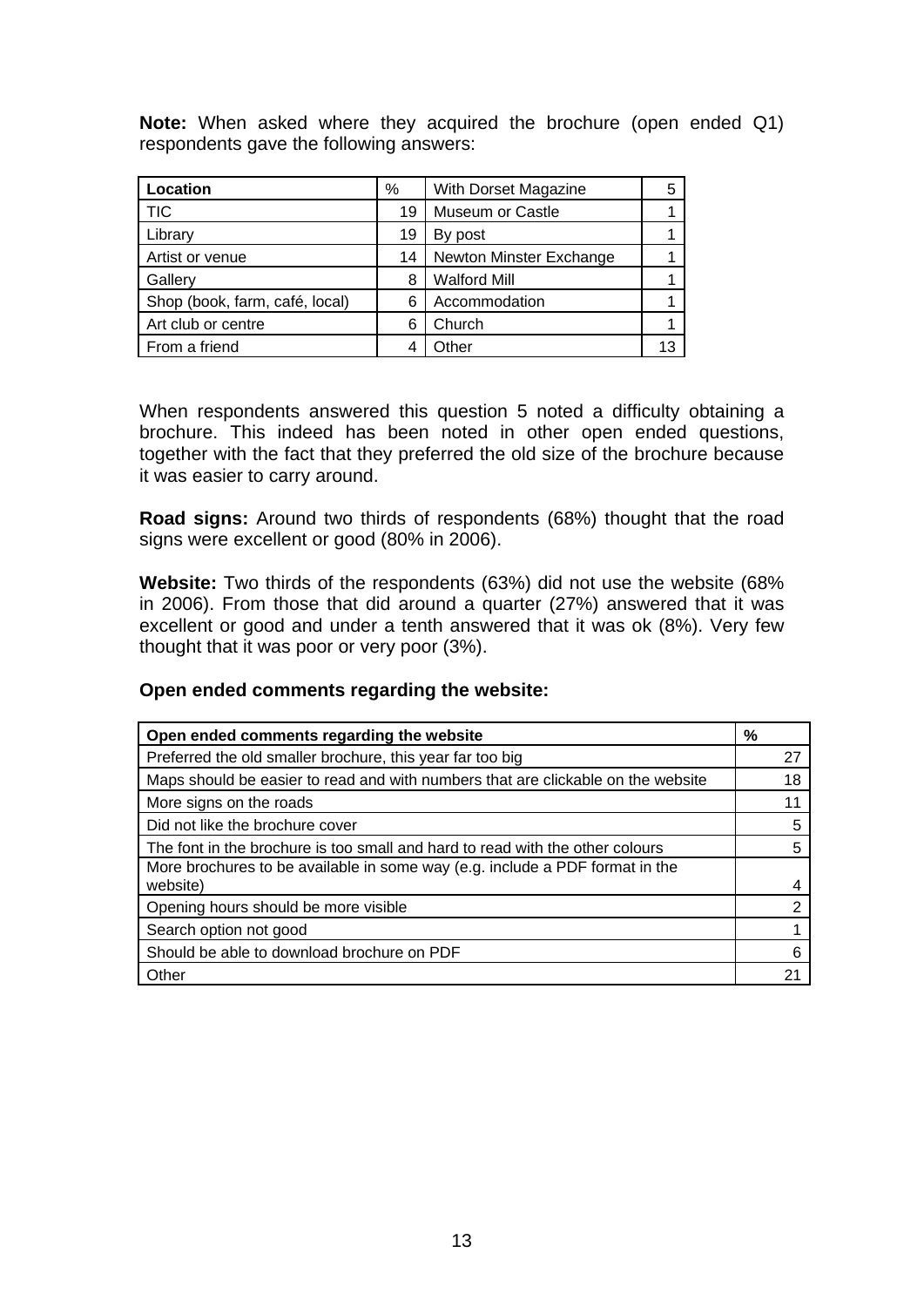Based on the open ended comments and the fact that the percentages of peoples' evaluations on the brochure have slightly decreased since 2006, it is recommended that the brochure design and size should be re-evaluated. It seems that the older size and design of brochure was more popular and user friendly. The amount of the brochures available to the public should also be considered as quite a few people mentioned that they had trouble getting hold of one. Lastly a PDF version could be incorporated into the website for people that have access to the internet.

An area that should be further investigated is the low website usage. It is recommended that an additional question should be incorporated in the 2010 questionnaire to investigate why not many people access the DAW website.

# **6.4. Future intentions**

#### **6.4.1. Guide for future reference**

The vast majority of respondents would keep the DAW guide for future reference (84%). Around a fifth said that they wouldn't (16%).

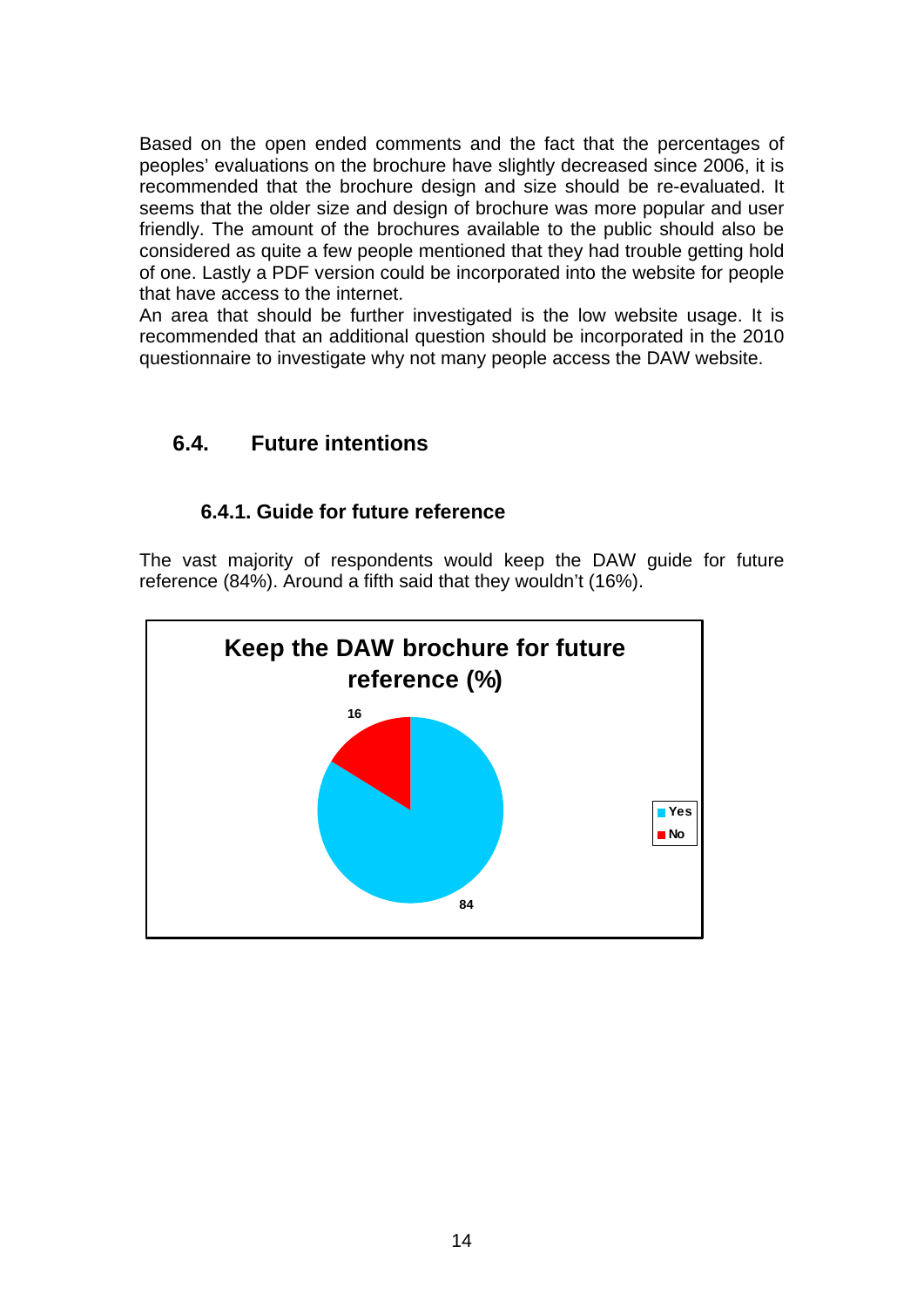#### **6.4.2. How likely are you to?**

**Visit DAW 2010:** Almost all respondents (93%) were likely or very likely to visit DAW 2010. Few answered that they are not very sure (7%) and none that they are unlikely to visit or that they would definitely not visit.

**Recommend the DAW to others:** Almost all respondents (95%) are likely or very likely to recommend the DAW to others.

**Visit DAW annually:** Three quarters of respondents (75%) replied that they were very likely of likely to visit DAW annually. Around a fifth answered that they are not sure (18%).

**Take a future (unrelated) trip to Dorset:** A large proportion replied that they were very likely or likely to take a future (unrelated) trip to Dorset (83%).

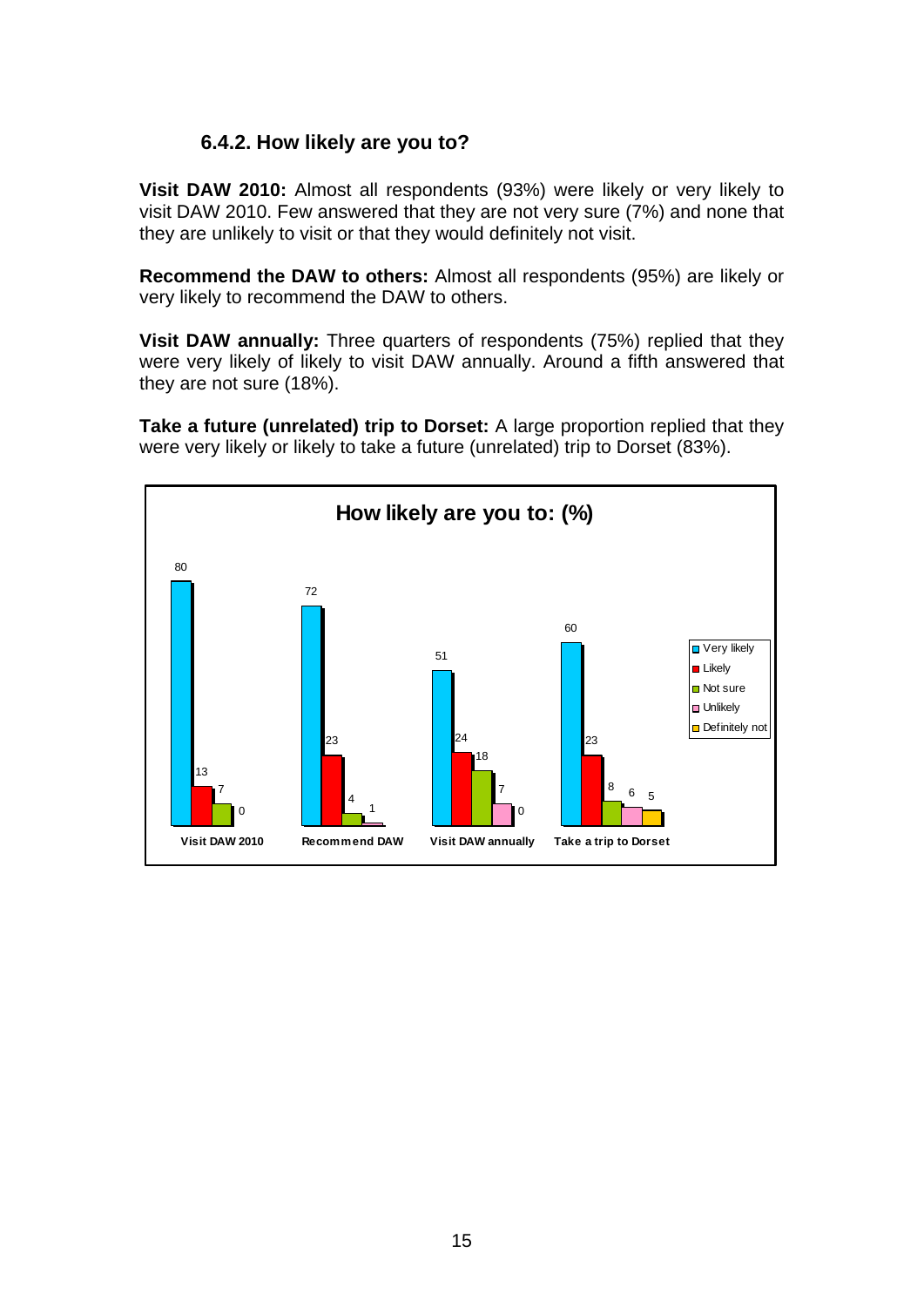#### **6.4.3. In light of the DAW do any of these statements apply to you?**

A large proportion of respondents (81%) would be interested in visiting studios outside of DAW. This percentage is higher than 2006 (64%).

Around a third replied that they would visit art exhibitions more often (31%) or that they would be interested in commissioning a piece of artwork (31%). Very few answered that they would not be attending a DAW in the future (3%) or that they have been put off future arts events by their experience (2%).

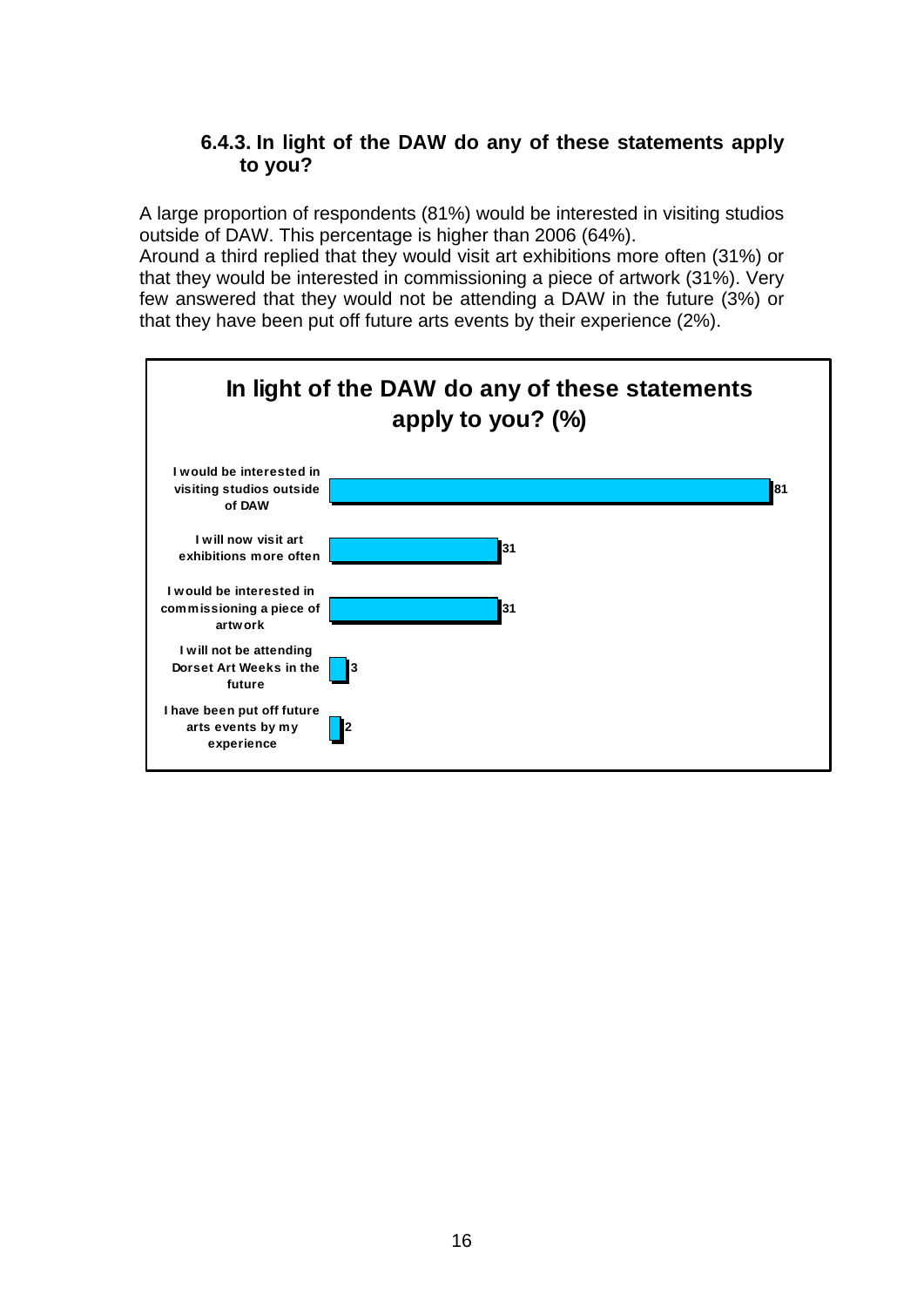### **6.5. Expenditure**

All averages have been calculated excluding zero values and are therefore reflective of respondents who have spent money or purchased goods rather than the whole population.

The larger cost for respondents was the accommodation (42%). Food and drink was second (16%) and fares and petrol the third (13%). Incurred costs was the area that respondents spent less money on (3%).



On average respondents spent £164. The amount spent in 2006 was £142, £22 less than 2008. The larger increase was the amount spent for accommodation (£11 more), entertainments and leisure (£5) and fares and petrol (£4).

| Costs                     | 2008 | 2006 |
|---------------------------|------|------|
| Accommodation             | £69  | £55  |
| Food and drink            | £26  | £26  |
| Convenience goods         | £8   | £7   |
| Durable goods             | £15  | £18  |
| Entertainment and leisure | £20  | £15  |
| Fares and petrol          | £21  | £17  |
| Incurred costs            | £5   | ۴4   |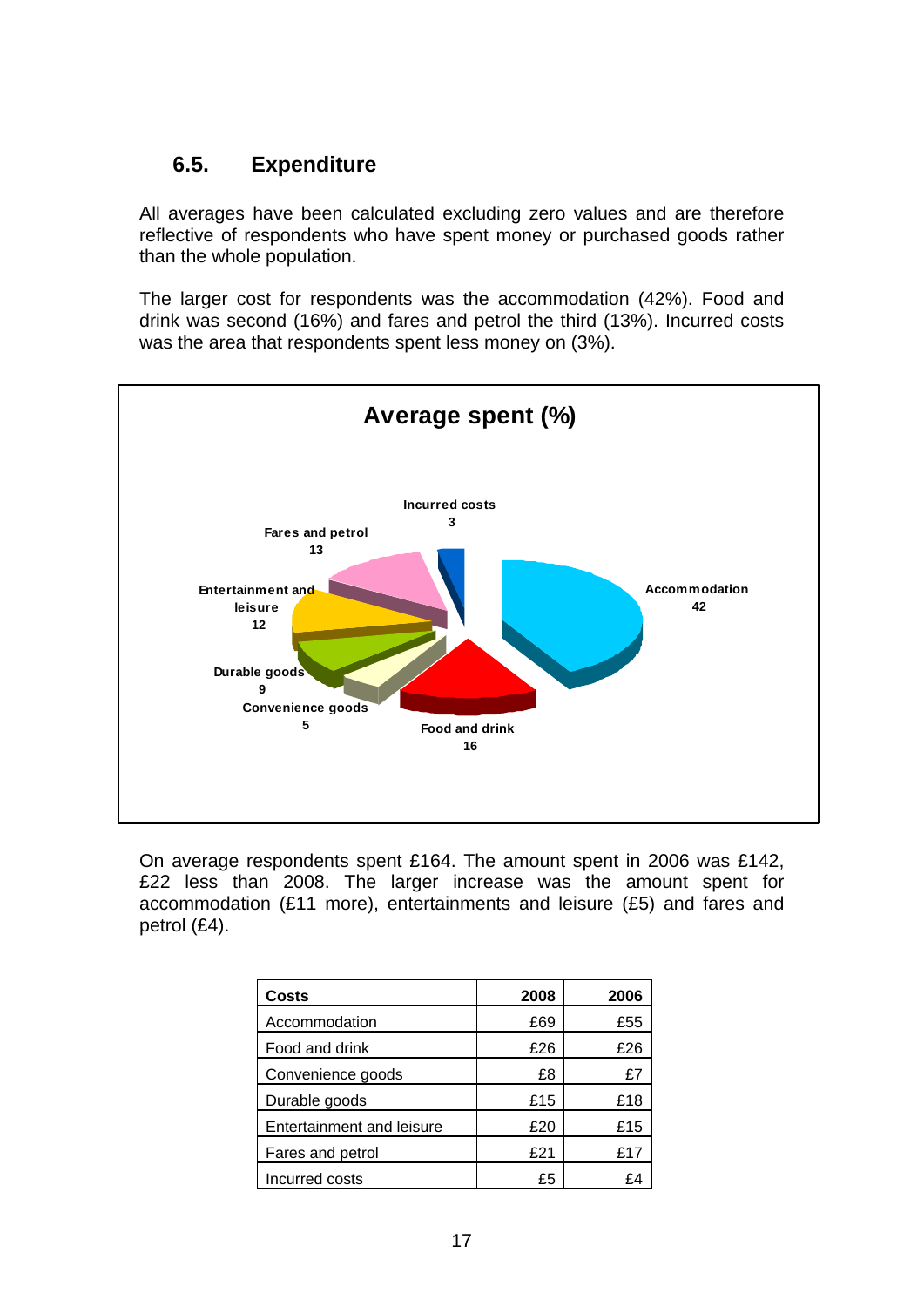As expected non-Dorset respondents spent on average more money (£188) than Dorset residents (£119). The larger expenses for non Dorset residents were the accommodation (£74) and food and drink (£35).

| <b>Expenditure</b>               |               |                             |  |  |
|----------------------------------|---------------|-----------------------------|--|--|
| <b>Costs</b>                     | <b>Dorset</b> | <b>Non</b><br><b>Dorset</b> |  |  |
| Accommodation                    | £37           | £74                         |  |  |
| <b>Food and drink</b>            | £22           | £35                         |  |  |
| <b>Convenience goods</b>         | £7            | £9                          |  |  |
| Durable goods                    | £10           | £20                         |  |  |
| <b>Entertainment and leisure</b> | £18           | £21                         |  |  |
| <b>Fares and petrol</b>          | £21           | £23                         |  |  |
| <b>Incurred costs</b>            | £4            | £Θ                          |  |  |

#### **6.5.1. Number of artworks bought**

Over a third of respondents that bought artwork bought one artwork (39%). A third bought two (30%). Under a fifth bought three (13%). Under a tenth bought four (8%) and a few bought five (3%), six (1%) eight (1%), nine (1%) or more than ten (4%).

| Number of artworks | %  |
|--------------------|----|
|                    | 39 |
| $\overline{2}$     | 30 |
| 3                  | 13 |
| 4                  | 8  |
| 5                  | 3  |
| 6                  |    |
| 8                  |    |
| 9                  |    |
| $10+$              |    |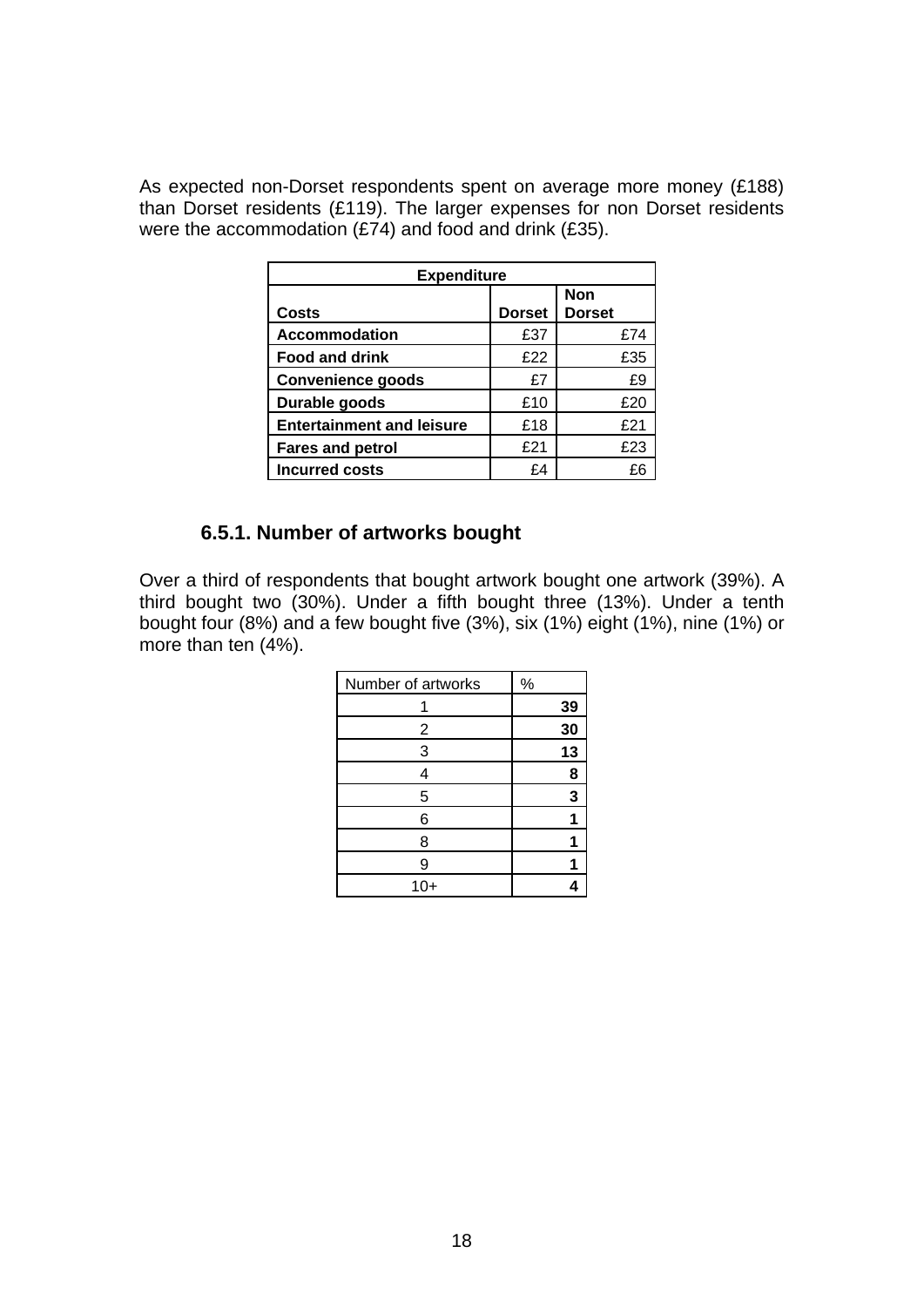## **6.5.2. Number of postcards bought**

Around a fifth bought ten postcards (18%),

| <b>Number of postcards</b> | %  | <b>Number of postcards</b> | $\%$ |
|----------------------------|----|----------------------------|------|
|                            |    |                            |      |
|                            | 14 |                            |      |
|                            | 6  | 10                         | 18   |
|                            | 13 | 12                         |      |
|                            | 10 | 14                         |      |
|                            |    | 15                         |      |
|                            |    | 20+                        |      |

# **6.5.3. Amount spent on artworks**

The majority of respondents spent up to £500 on artwork (90%). Specifically, a fifth of respondents that bought artwork spent £100-£250 (23%) or £50-£100 (20%).

| Amount spent on artworks | %  |
|--------------------------|----|
| Under £10                | 14 |
| £10-£25                  | 12 |
| £25-£50                  | 10 |
| £50-£100                 | 20 |
| £100-£250                | 23 |
| £250-£500                | 11 |
| £500-£1000               |    |
| £1000-£2000              | З  |
| Over £2000               |    |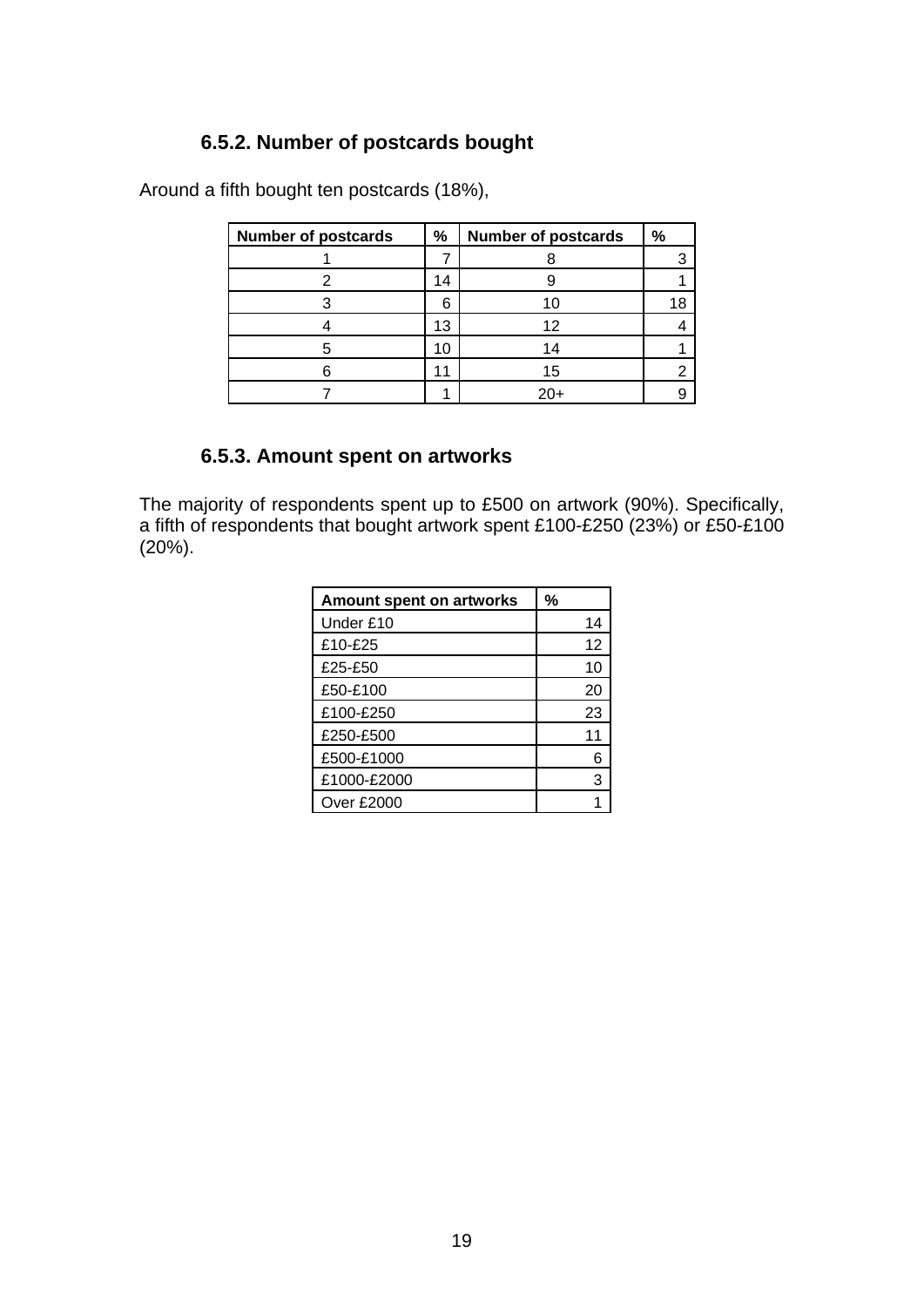# **6.6. Visitor information**

The majority of respondents visited from home (81%). Under a tenth visited from the home of a friend or a relative (8%).

|                                          | Main base for visiting DAW (%) |
|------------------------------------------|--------------------------------|
| Holiday Park 1                           |                                |
| Hotel $\sqrt{1}$                         |                                |
| Other (please specify) $\boxed{2}$       |                                |
| Self catering cottage / flat / house   2 |                                |
| Guest house   2                          |                                |
| Camping / caravan site                   | $\blacksquare$                 |
| Home of friend or relative               | 18                             |
| Home                                     | 81                             |

A larger majority of Dorset residents (98%) visited from home compared to non Dorset residents (40%). A larger percentage of non Dorset residents stayed in homes of friends of relatives (25%) compared to Dorset residents  $(1\%)$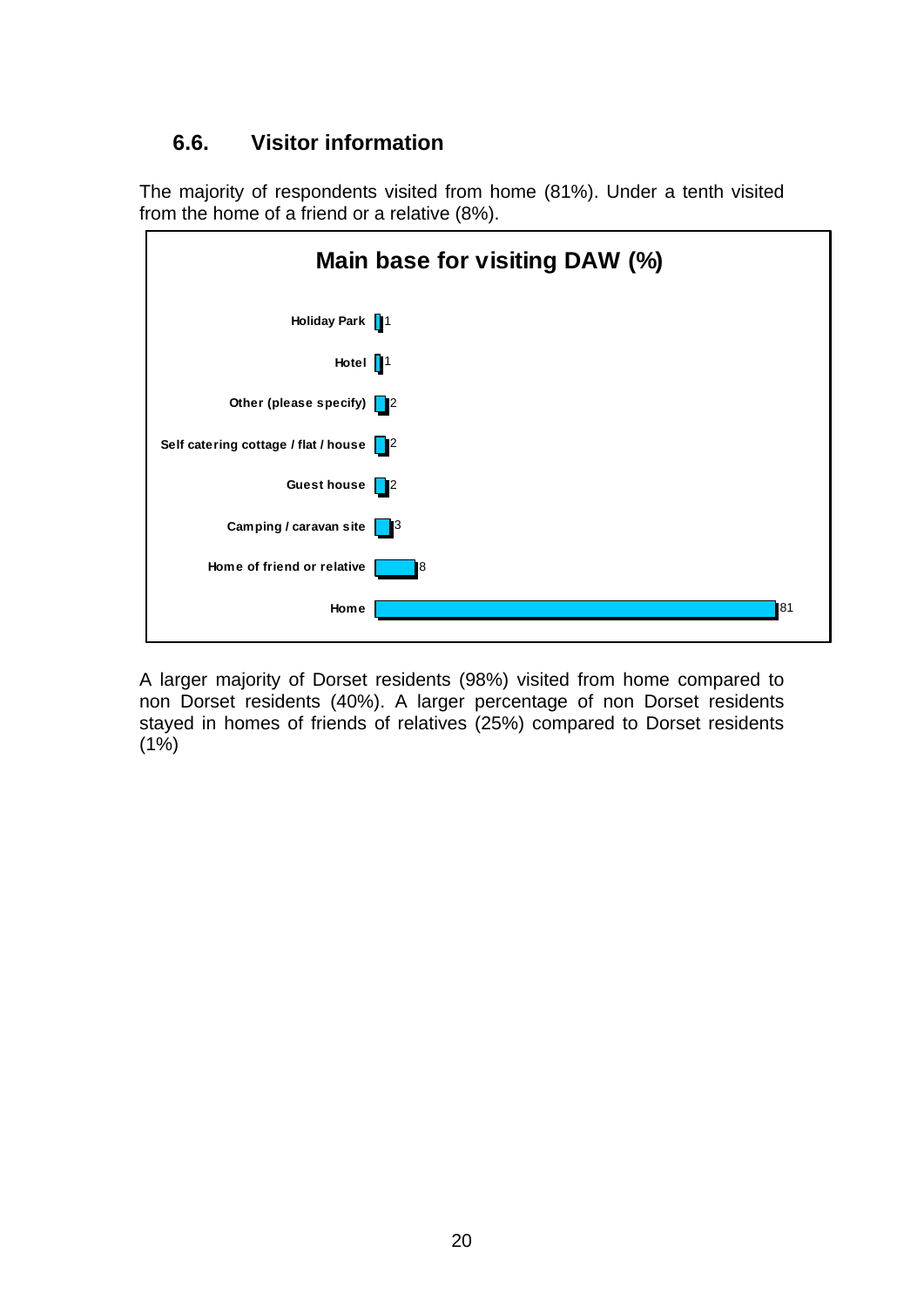### **6.6.1. Main method of transport**

A large proportion of respondents used their own motorised transport to visit the exhibitions (80%). Under a tenth walked (9%) and the rest used public transport (4%) or a bicycle (2%).

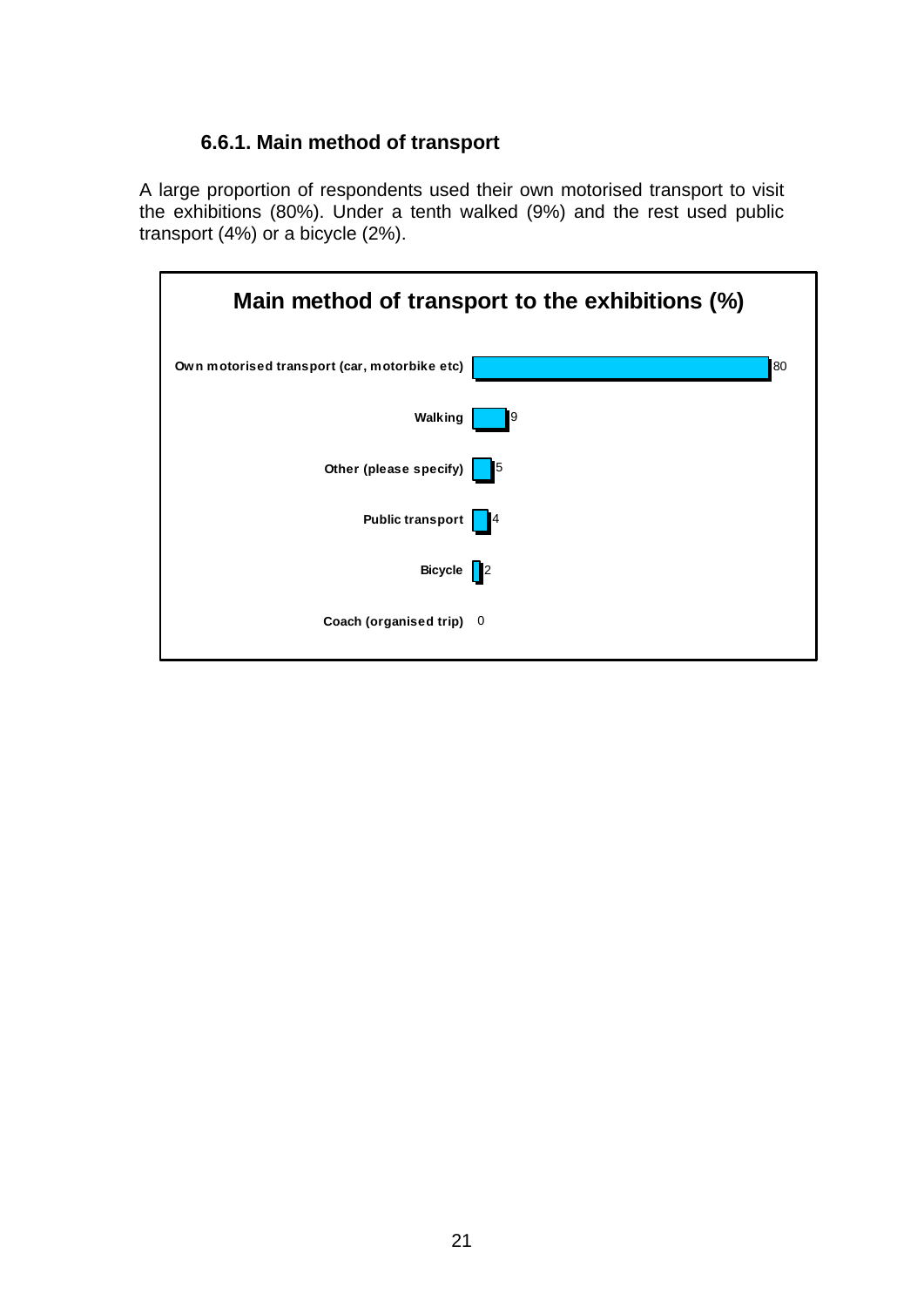# **6.6.2. Was your visit to DAW part of …?**

For under half of respondents their visit to DAW was part of a day trip from home (40%) or morning/afternoon outing (39%).

Few respondents answered that it was part of a visit to friends and family (5%), part of a main holiday (5%), short break (5%) or other (5%).

A larger percentage of Dorset residents visited as part of morning/ afternoon outing (47%) or day trip from home (45%) compared to non Dorset residents (20% and 28% respectively).

A larger percentage of non Dorset residents were on a short break (18%) or main holiday (17%) compared to Dorset residents (1% and 0% respectively.)

| Was your visit to DAW part of? (%) |     |                                  |     |  |  |  |
|------------------------------------|-----|----------------------------------|-----|--|--|--|
| Day trip from home                 |     |                                  | 140 |  |  |  |
| Morning / afternoon outing         |     |                                  | 39  |  |  |  |
| Other                              | 15  | Open ended comments              |     |  |  |  |
| Visit to friends and family        | 5   |                                  |     |  |  |  |
| <b>Main holiday</b>                | 5   | Steward: 6%<br>Multi visits: 18% |     |  |  |  |
| <b>Short break</b>                 | 15  | Holiday: 21%<br>Artist: 48%      |     |  |  |  |
| Local business trip                | - 0 | Other: 7%                        |     |  |  |  |
| School trip                        | - 0 |                                  |     |  |  |  |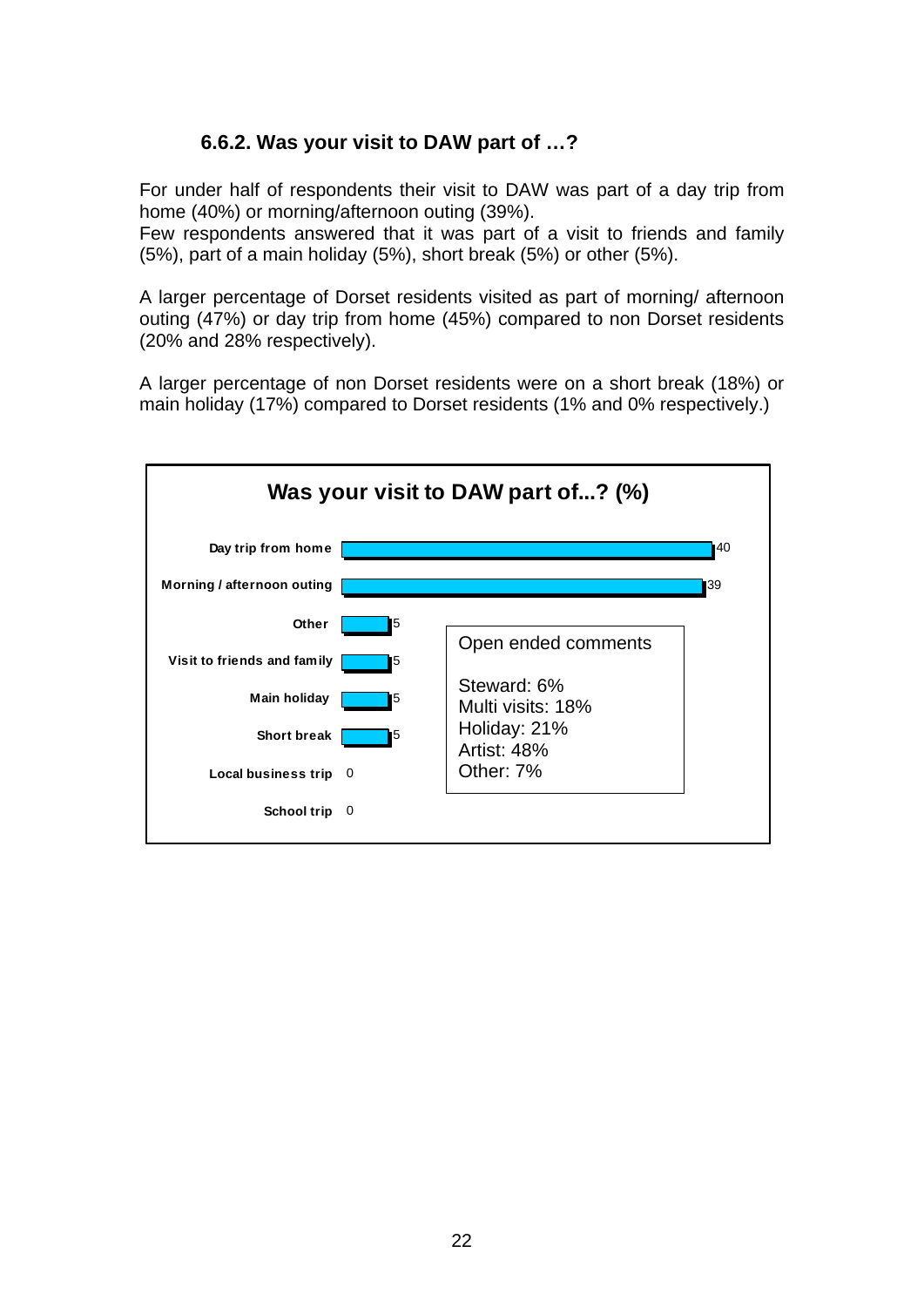## **6.6.3. Days spent in Dorset**





#### **6.6.4. Number of days visiting DAW exhibitions**

Around a quarter of respondents spent three days visiting DAW exhibitions (26%).

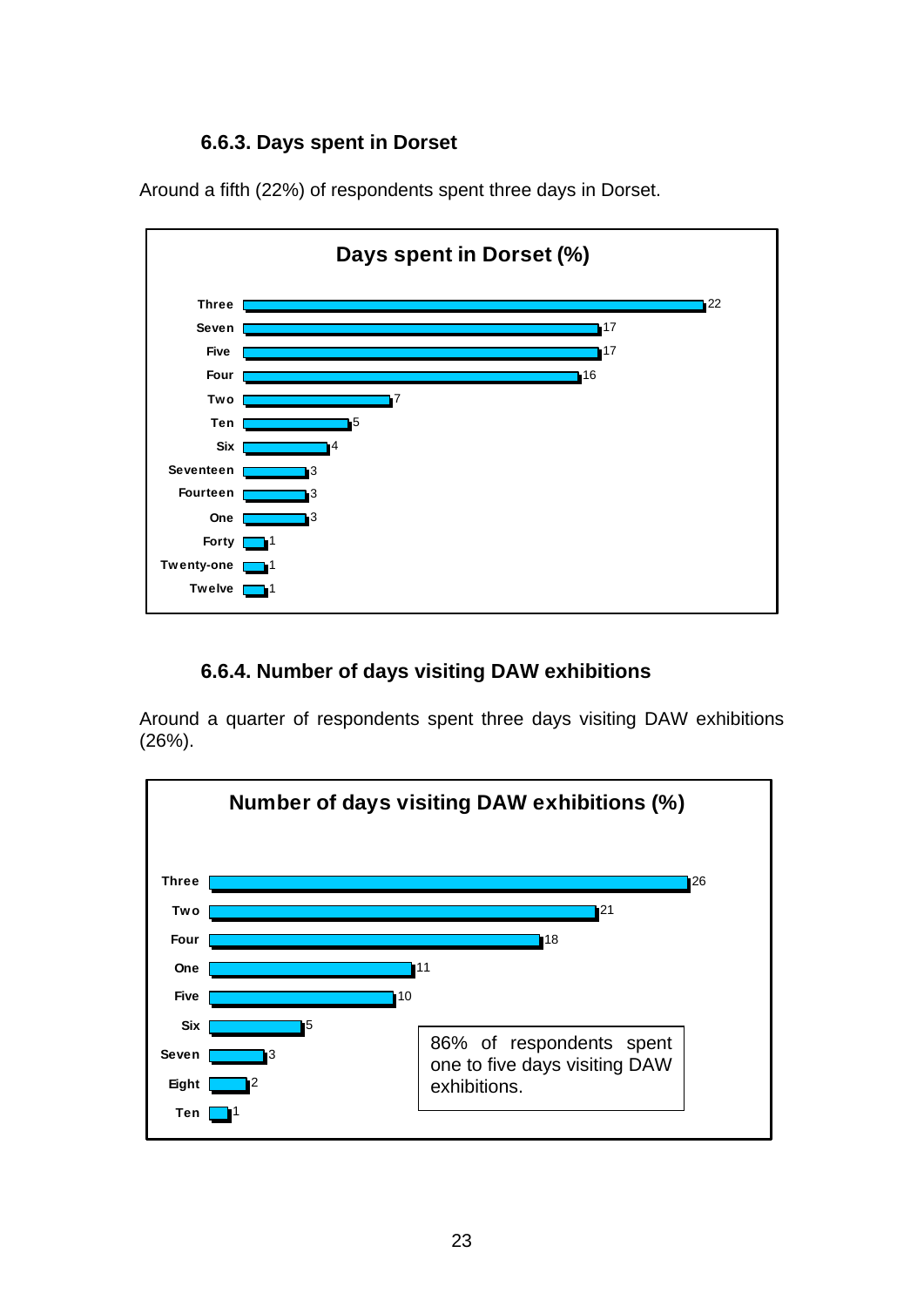## **6.6.5. Number of exhibitions per day**

A quarter of respondents visited three exhibitions per day (25%). Nearly a fifth visited two (19%) or four (17%) and under a fifth visited five (14%) or one (13%) exhibition per day. The rest of the options were chosen by few respondents.



#### **6.6.6. Number of exhibitions visited more than once**

When asked whether they have visited exhibitions more than once 32% of respondents answered that they have and 68% answered that they haven't.

 Respondents that visited exhibitions more than once were then asked how many exhibitions they revisited. Just under two thirds (68%) replied that they revisited one exhibition, around a fifth two (19%) and around a tenth revisited three exhibitions (9%).

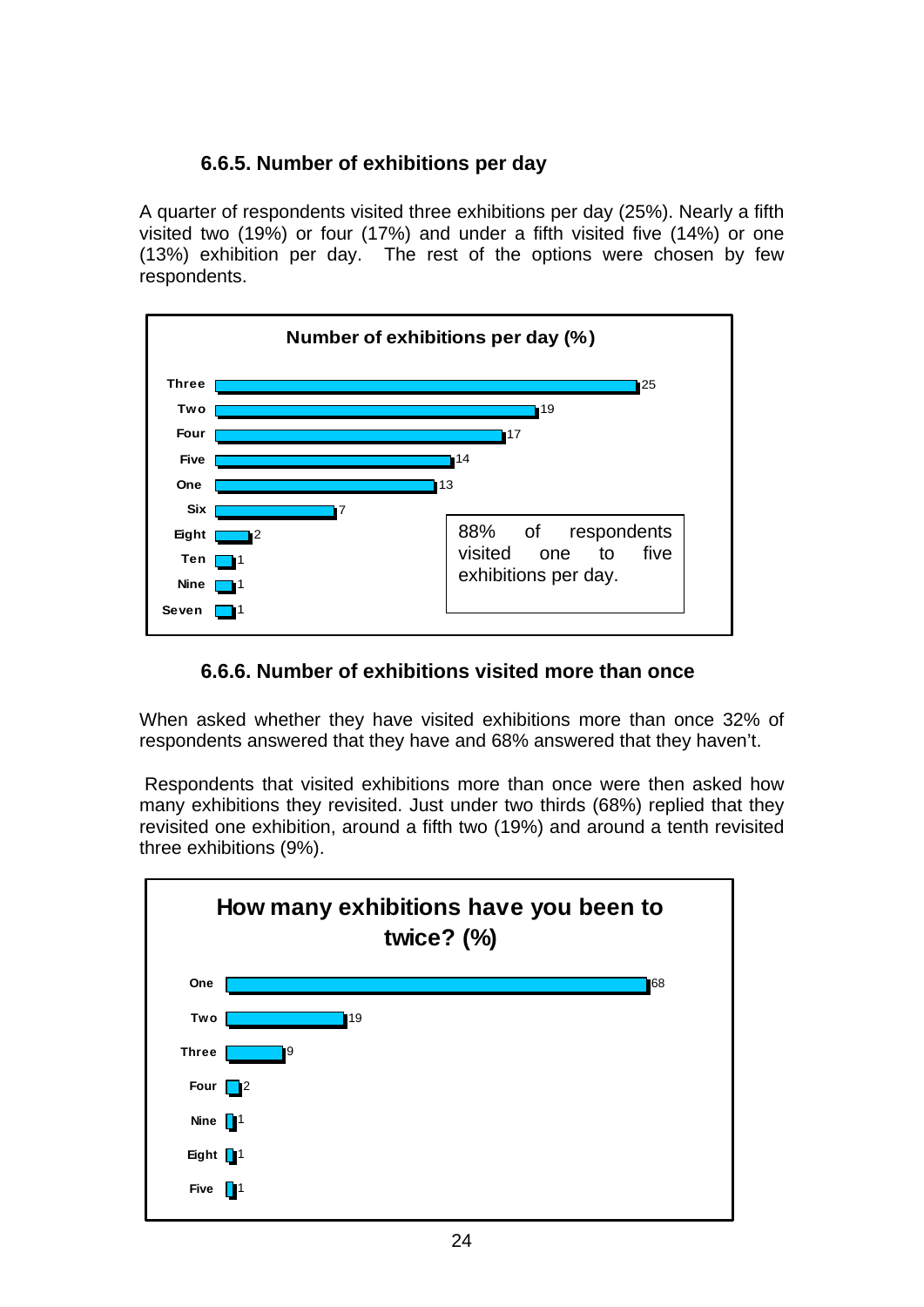Furthermore, over three quarters of respondents (81%) revisited one DAW exhibition more than twice.



# **6.6.7. Visits to other events**

A large proportion of respondents have been to three or more creative, theatrical, artistic or musical events in the last 12 months (81%). Around a tenth have been to two events (12%) and few answered that they have been to one (4%) or that they do not know (3%).

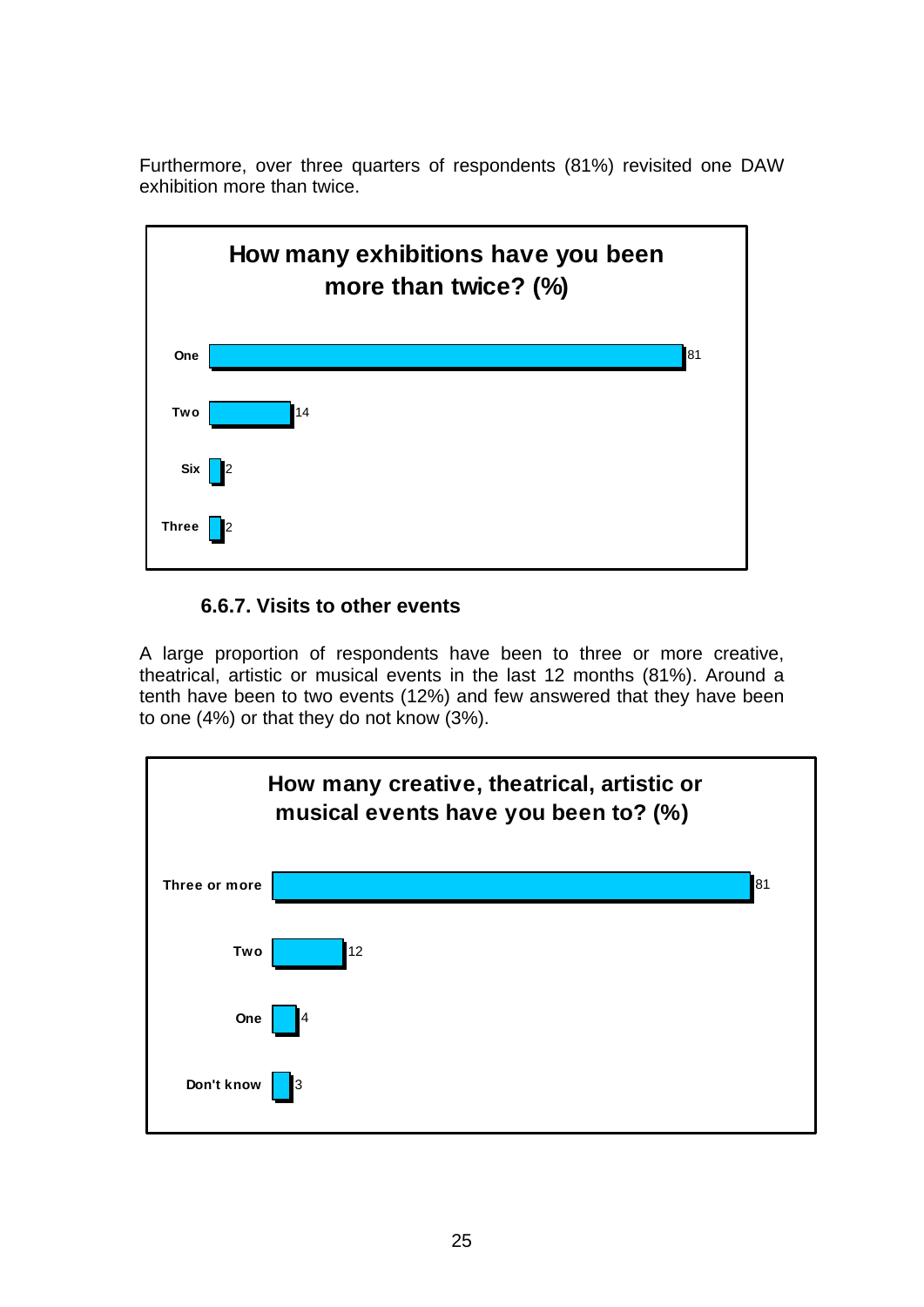## **6.7. Open ended comments**

#### **6.7.1. More enjoyable aspects of DAW**

• For under half of respondents the most enjoyable aspect of the exhibitions was to be able to meet and talk to the artists (48%).

*"Meeting the artists: their friendliness and being offered refreshments and the lack of pressure to buy."* 

*"Talking to the artists who all made us very welcome."* 

*"Warm welcome by the artists. Freedom and time to view exhibits."* 

*"Friendliness of exhibitors providing knowledge and insight into their work."* 

*"As an artist myself it gave me encouragement to visit and speak to other artists and see other mediums."* 

*"Meeting the artists and talking about their experiences and work. Seeing them in their own environment and getting details of courses they provide."* 

*"As I live in North Dorset and know some of the artists, meeting the rest and acknowledging and envying their talent and imagination was enjoyable."* 

• Around a third answered that the best aspects was seeing the variety and quality of work in the artists' studios (34%)

*"The small exhibitions that were scattered around the area and the incredible high standard of artistic work that was quite wonderful."* 

*"Seeing excellent works of art and learning where I could go back for more, perhaps even to commission a painting or sculpture."* 

*"Variety, spontaneity, colour and vibrancy."* 

Under a fifth replied that the best aspect was seeing beautiful Dorset locations (13%).

*"Seeing inspirational pieces of artwork and getting to see "tucked away" gems in Dorset off the "beaten track". Fabulous topography, landscape, seascape and views."* 

*"Finding exhibitions in the most unusual places."* 

*"Discovering parts of Dorset I never knew were there despite living here for most of my life!"*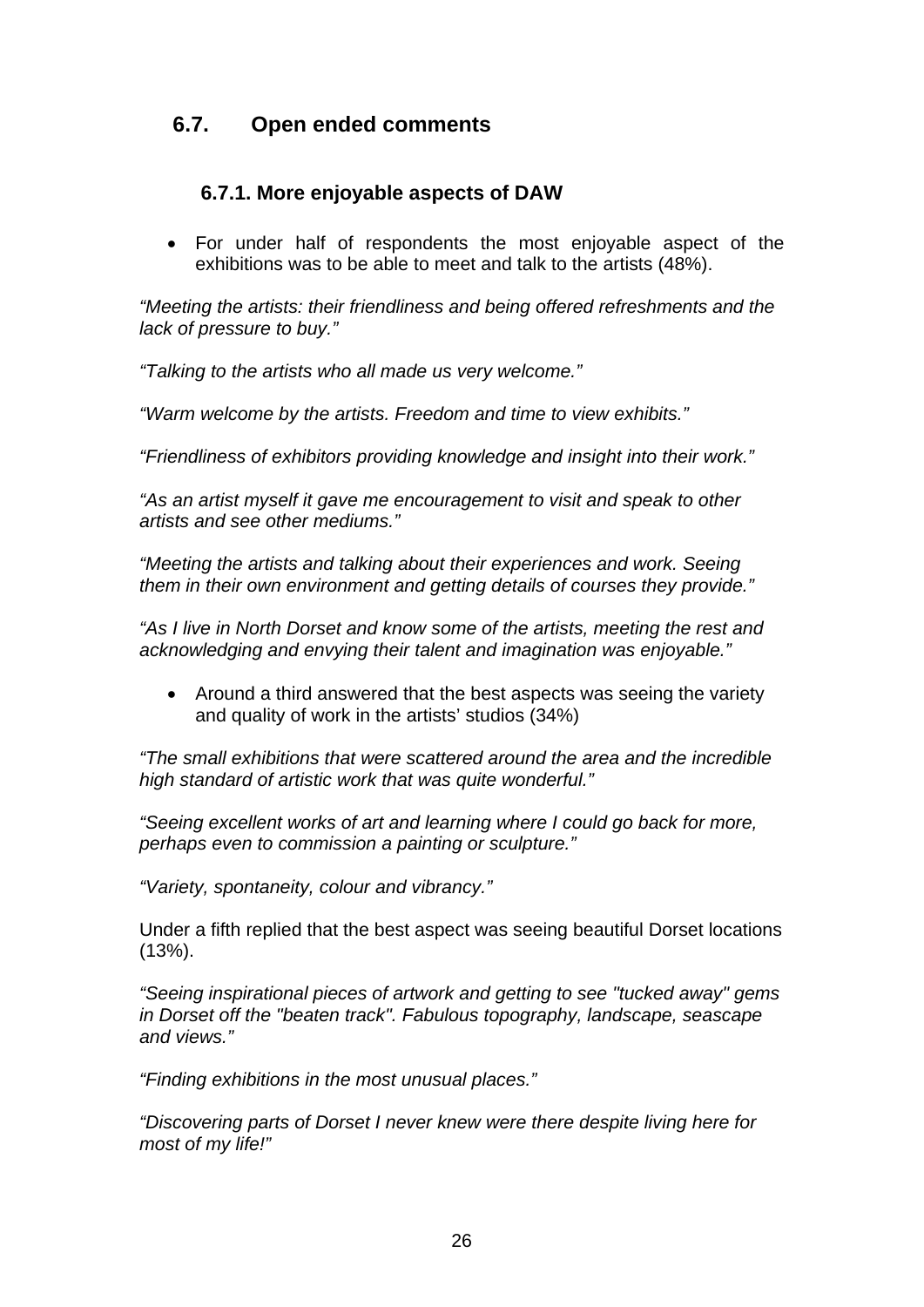*"The Dorset countryside, even in the rain!"* 

| Most enjoyable aspects of the exhibition            |    |  |  |
|-----------------------------------------------------|----|--|--|
| Meeting and talking to the artists                  |    |  |  |
| Seeing a variety of artwork in the artists' studios | 34 |  |  |
| <b>Beautiful Dorset locations</b>                   |    |  |  |
| )ther                                               |    |  |  |

#### **6.7.2. Any other comments**

• A third of respondents commented on the DAW 2008 brochure (30%). The A4 size of the brochure was difficult to carry around and respondents thought that the A5 of the previous years was more userfriendly. Also the cover of the brochure and the design were not appealing to some participants and they found the font difficult to read. Lastly a lot of respondents commented on the difficulty they had acquiring a brochure.

*"Improve the brochure by making it smaller and easier to use. Front cover is very dull and uninteresting."* 

*"Print more brochures."* 

*"Get the brochure out much earlier."* 

*"The initial leaflet was confusing because I thought the brochure cost £3.50 and then found that they were available free at venues. The leaflet did not make this clear. "* 

*"This year's brochure is appallingly bad - too busy and cumbersome. Surplus information and unrelated advertising, terrible print layout and colour choices were not user friendly. A return to previous landscape A5 version for 2010 essential, which was easier to use and read as I was navigating as a passenger in car."* 

• A fifth of respondents were very complimentary of the organising and the experience of the DAW (21%).

*"Thank you for a well organised and varied Dorset Art Weeks."* 

*"It was wonderful."* 

*"Great as it is."* 

*"My husband and I think DAW is a very well organised, interesting and important art related event. We do hope that it will continue to exist congratulations!"* 

*"Thank you for the enrichment of our lives."* 

• Around a tenth think that the signs leading to the various venues should be improved (13%). Emphasis should be given to signage around the Poole and Bournemouth area.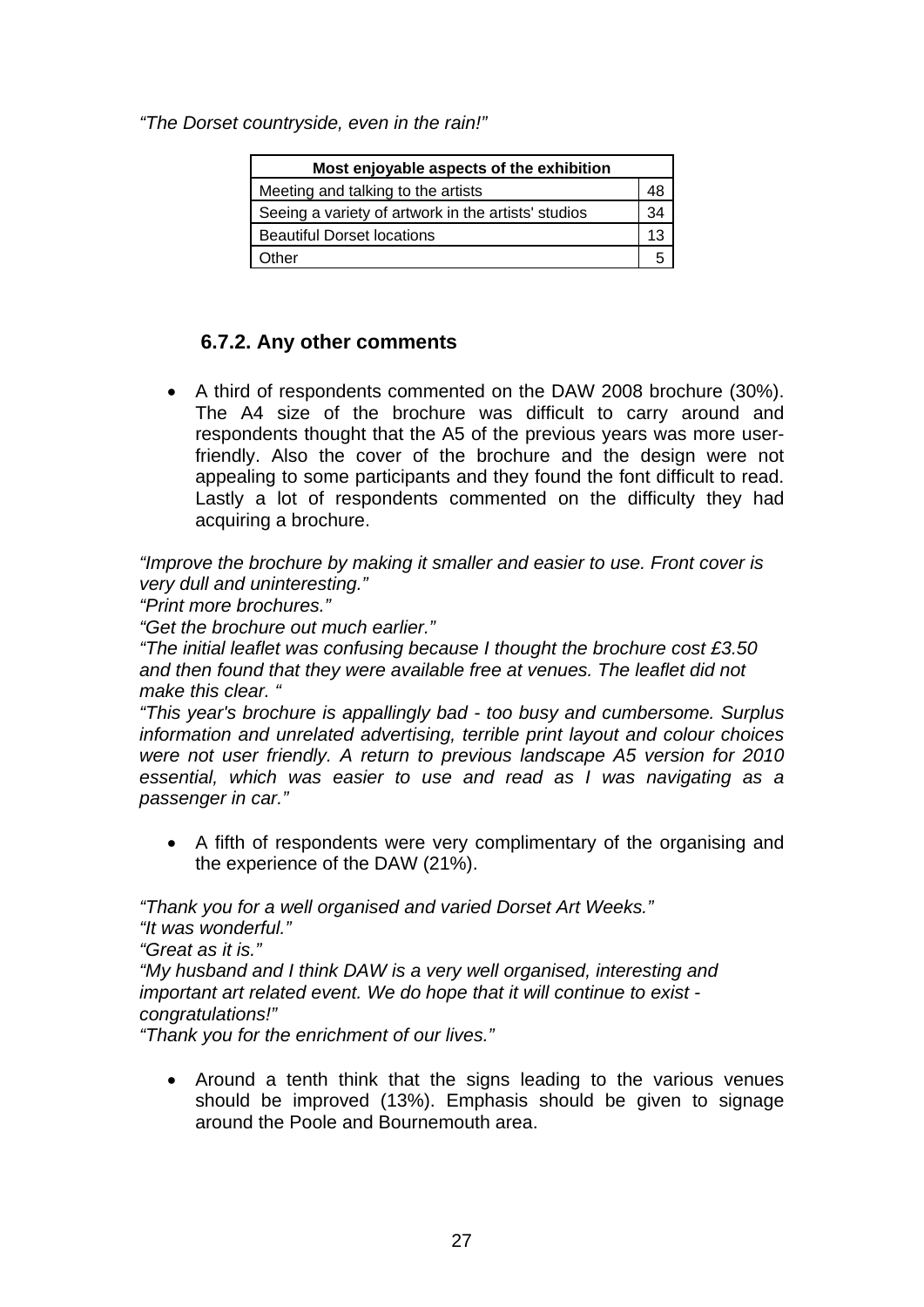*"Signs were not good on roads in some places. Some places we could not find even though we asked people."* 

*"Some artists' houses and studios were hard to find because they didn't make full use of signs."* 

• Some participants would like the DAW to be an annual event (7%).

*"It would be wonderful if this were an annual event." "Annually would be great."* 

• Few respondents would like the event to be better publicised (5%).

*"I did not see a great deal of advertising in the two weeks run up to DAW. If it had not been for my daughter I would not have realised something was going on until I saw the Bacchus gallery open on market day. " "More publicity perhaps on local news or radio to encourage people who don't know about DAW."* 

• Other respondents would like better selection of artists (4%)

*"The artists should be vetted for quality so we have an idea of what standard to expect. Professional artists could be identified from hobbyists". "Have a quality standard to meet to exhibit. It will save driving miles."* 

• The website should be better publicised as well according to some respondents. Also maps and opening hours and PDF format of the brochure should be included (2%).

*"Make sure the website is better known"* 

*"On the website it would have been good to be able to split the locations into areas. Coming from outside Dorset and planning our visit in advance and using the website as a journey planner it would have been good to have maps showing galleries in different areas and then possibly giving details or reference numbers for the next galleries at the artist's area so you could plan the trip."* 

Other comments included refreshments to be provided at venues, better detailed maps, problems with transportation (no public transport at some venues), finding the DAW logo unattractive, high artist fees and problems with opening hours of venues.

| <b>Other comments</b>                        |     |  |
|----------------------------------------------|-----|--|
| Brochure should be improved                  | 30  |  |
| Compliments for the DAW                      | 21  |  |
| Signage should be improved                   | 13  |  |
| DAW should be annual                         |     |  |
| The event should have been better publicised | 5   |  |
| Better selection of artists                  | 4   |  |
| Web should be improved                       | 2   |  |
| <b>Other</b>                                 | 1 ≻ |  |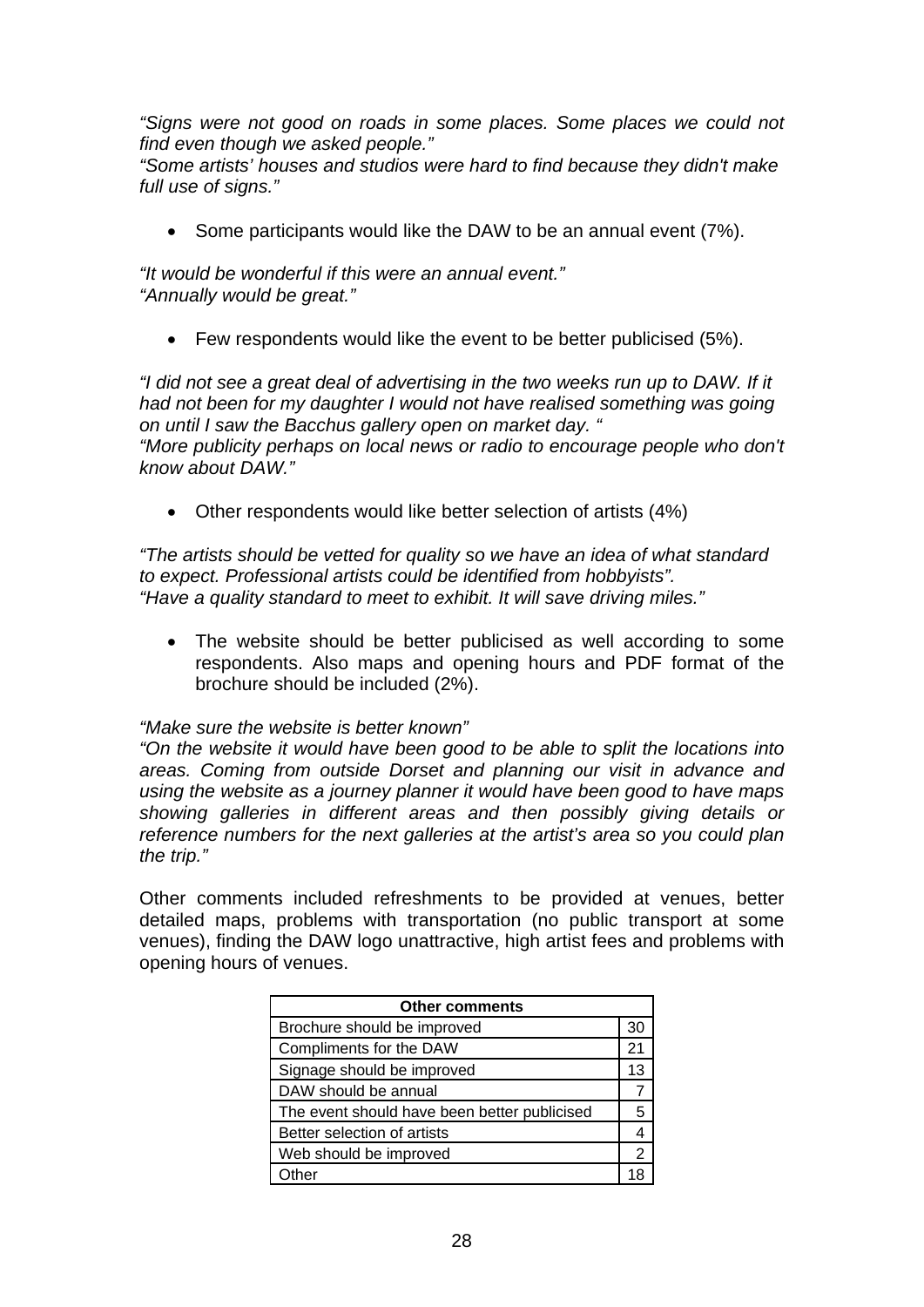# **6.8. 2008 Visitor Numbers**

Venue feedback on visitor numbers to Dorset Art Weeks 2008 suggests that 155 venues recorded having 48,166 visits. This equates to some 330 visits per venue. When multiplied by the total number of venues it suggests a total of 110,848 visits.

Visitor data from Dorset Art Weeks 2008 suggest that visitors attended approximately twelve venues during the course of the event. This was calculated using visitors own estimates of total venues visited (11.9) and corroborated using the number of days visitors attended DAW and the average number of exhibits they visited per day (12.8).

A division by this factor (the more reliable 11.9) indicates that the number of individual visitors to Dorset Art Weeks 2008 can be estimated at 9,315. This represents a slight rise on the 2006 figure of 9,267.

In addition, 2008 visitor feedback suggests that some 32% of visitors returned to at least one venue more than once and some 8.1% returned more than twice. Overall it is considered that some 5.9% of all visits were repeat visits. Therefore a further calculation is required to take these repeat visits into consideration. With each visitor counted only once at each venue, the research would suggest that Dorset Art Weeks core visitor base in 2008 was **8,756** visitors. This represents a rise from the 2006 figure of 7,970.

Note: Anecdotal evidence suggests that this figure under reflects the total visitor numbers. Venues are not required to accurately record visitors and some visitors may have been missed by this process and larger venues may not have recorded visitor numbers at all which the average visitor numbers to an event does not take into consideration.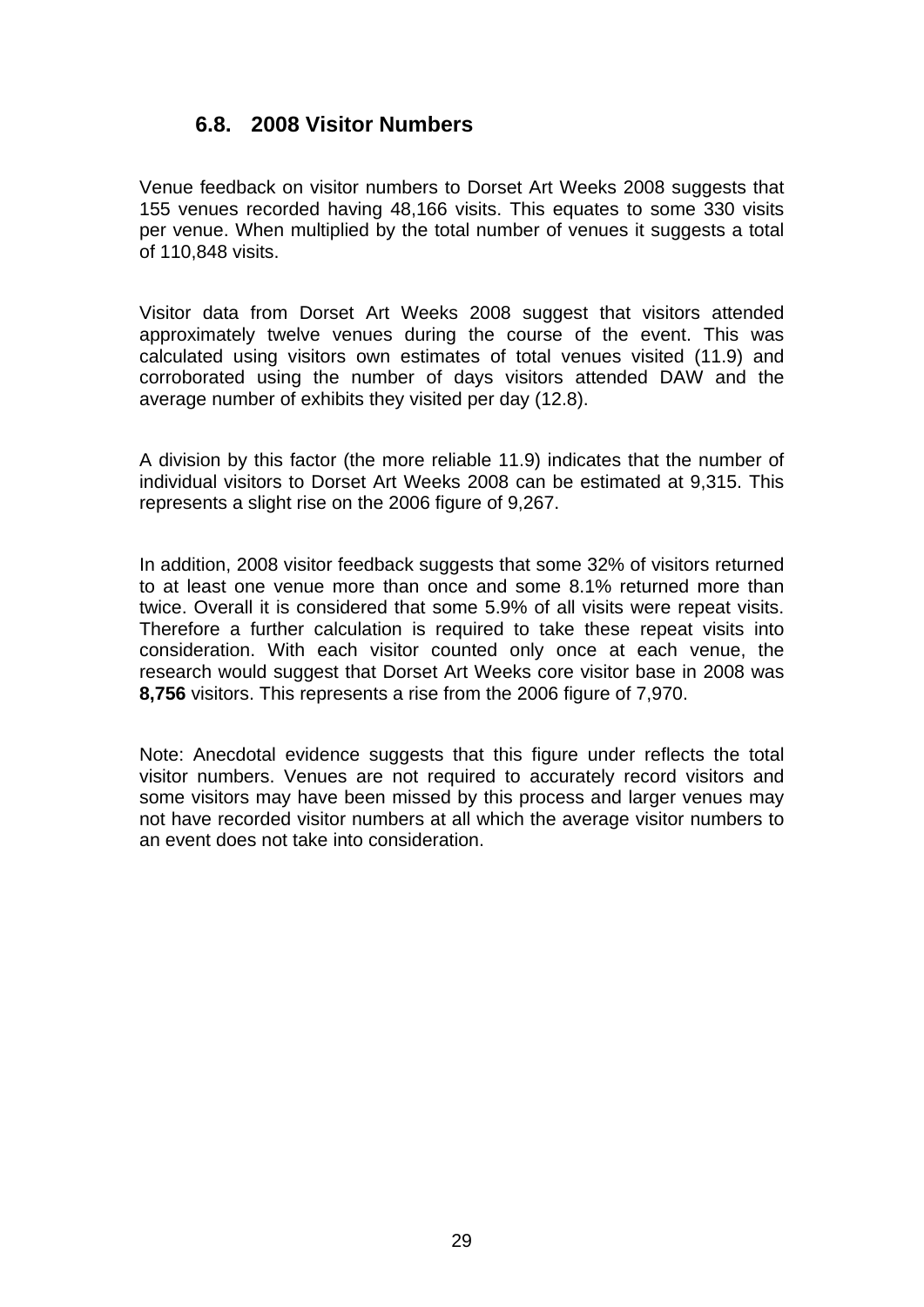# **6.9. Economic Impact**

To allow the calculation of economic impact respondents were asked to identify how much they had spent on Accommodation, Food and Drink, Convenience goods, Durable goods, Entertainment and leisure, Fares and Petrol and all Other Costs for their whole group.

Total spend was calculated by taking the amount a respondent's group had spent and dividing it by the number of people in that group. This was then factored according to the role DAW played in their decision to visit the area.

To calculate overall value the mean expenditure per respondent was multiplied by the estimated total number of visitors (**8,756** visitors).

| <b>Direct Spend</b>              |            |            |  |  |
|----------------------------------|------------|------------|--|--|
|                                  | 2006       | 2008       |  |  |
| Accommodation                    | £111,729   | £93,684    |  |  |
| Food and Drink                   | £219,134   | £320,769   |  |  |
| Convenience goods                | £46,105    | £57,863    |  |  |
| Durable goods                    | £46,791    | £30,606    |  |  |
| <b>Entertainment and leisure</b> | £38,325    | £36,894    |  |  |
| <b>Fares and Petrol</b>          | £212,312   | £271,935   |  |  |
| <b>Other Costs</b>               | £35,083    | £37,790    |  |  |
| Artworks                         | £463,317   | £591,543   |  |  |
| <b>Total</b>                     | £1,172,796 | £1,441,085 |  |  |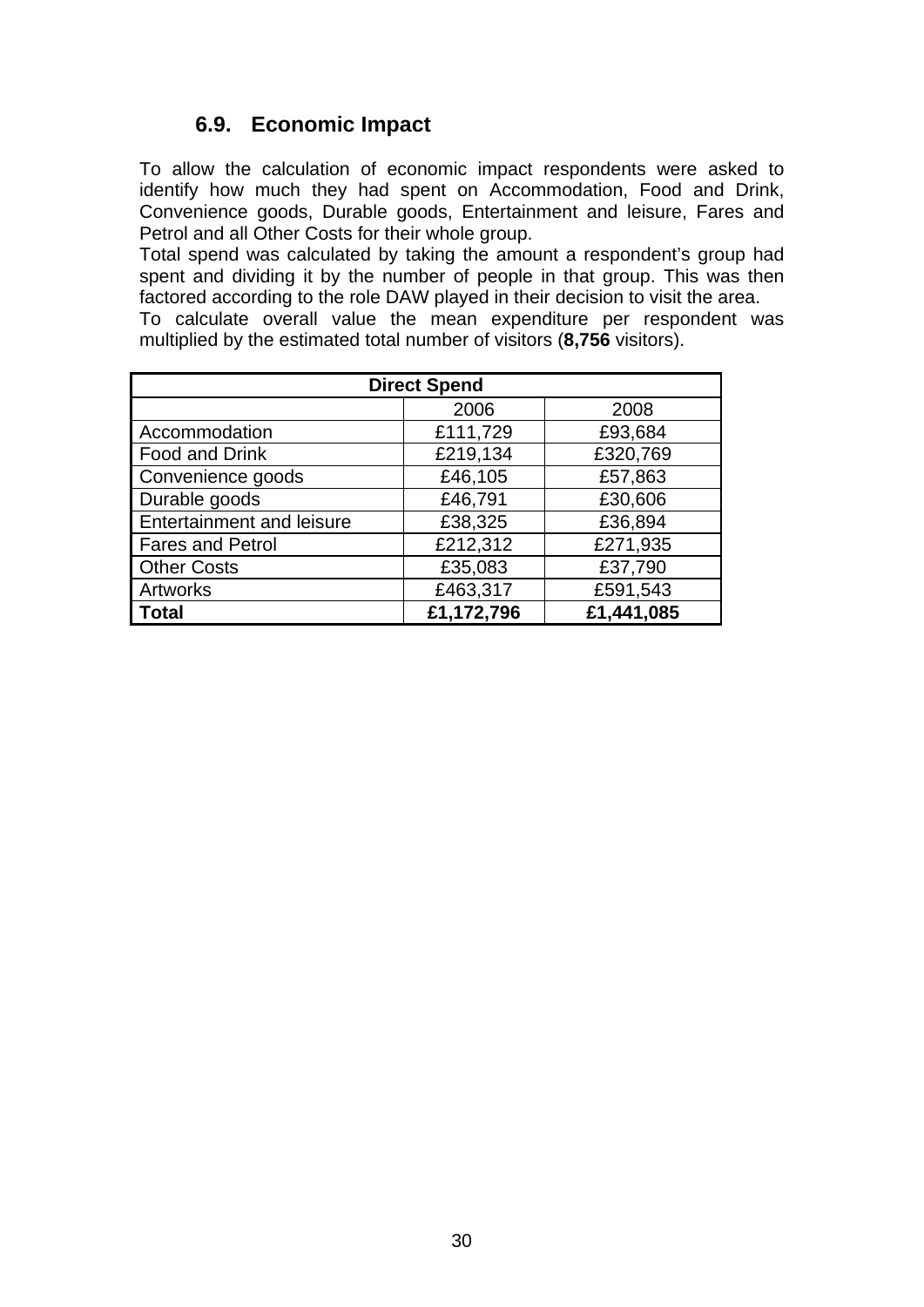#### **Modelling Summary**

Initial spend figures are adjusted utilising multipliers to estimate indirect or "ripple" effects on business income. When a business receives income from the consumer, this in turn leads to an increase in, for example, stock, orders for supplies, raw material, transport expenditure etc. These supplier businesses in turn see an upturn in their own economic activity, and so on. As a result, initial spend by the consumer has a "ripple effect" throughout the economy.

**Direct Spend** refers to the money directly spend by visitors to the CLA Game Fair as recorded by the visitor survey. This figure is calculated utilising the length of stay, number of days visited and other factors to ensure accuracy. Figures are then factored to represent the total number of visitors to the Game Fair.

**Indirect** refers to the ripple effect on businesses from direct spend. It takes into consideration the increase/decrease in, for example, stock, orders for supplies, raw material, transport expenditure etc. It is calculated by applying a multiplier to spend. The multiplier varies according to the category of goods purchased.

**Induced** refers to the additional impact resulting from expenditure on goods and services in the areas under consideration by recipients of both direct and indirect income. It is calculated by applying a multiplier to spend. The multiplier varies according to the category of goods purchased.